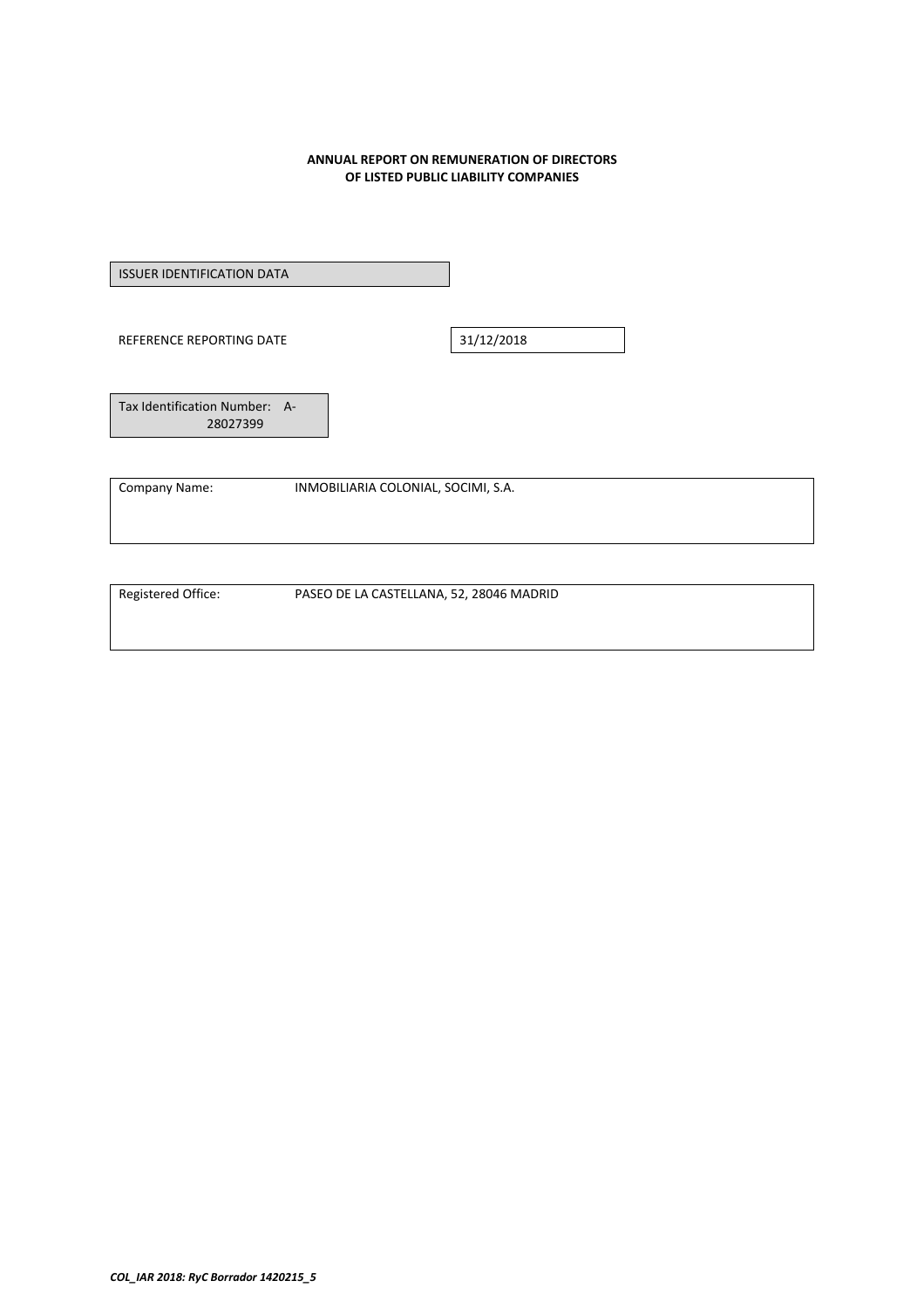#### **ANNUAL REPORT ON REMUNERATION OF DIRECTORS OF LISTED PUBLIC LIABILITY COMPANIES**

## **A. REMUNERATION POLICY OF THE COMPANY FOR THE YEAR IN PROGRESS**

A.1 Explain the current policy for the remuneration of directors applicable to the year in progress. Where relevant, certain information may be stated in relation to the remuneration policy approved by the general meeting of shareholders, provided the addition is clear, specific and concrete.

There must be a description of any specific determinations for the year in progress, of the remuneration of directors in their capacity as such and for their performance of executive functions by the board pursuant to the provisions of the contracts signed with executive directors and with the remuneration policy approved by the general meeting.

The following aspects, at least, must be reported in any case:

- ‐ Description of the procedures and bodies of the company involved in determining and approving the remuneration policy and its conditions.
- State and, where appropriate, explain whether consideration have been given to comparable companies for the purposes of establishing the company's remuneration policy.
- ‐ Information as to whether an external advisor was involved and, should this be the case, the identity of the advisor.

The remuneration policy of the directors (the **"Remuneration Policy"** of Inmobiliaria Colonial, SOCIMI, S.A. (the "**Company**" or "**Colonial**") is aimed at promoting profitability for Colonial and its shareholders, the long-term sustainability of the Company and including the necessary precautions to discourage excessive risks and rewards for unfavourable results. It also aims to remunerate the work of the Company directors in achieving that purpose, while always maintaining a proportional relationship to professional performance without mainly basing itself on the general performance of the markets or the sector in which Colonial operates or on other similar circumstances. Likewise, the primary objective of the Company is for the remuneration received by the directors of Colonial to be in reasonable proportion to the Company's importance, its economic position at all times and the market standards of comparable companies in Spain and abroad.

The General Meeting approves at least every 3 years, as a separate item on the agenda, a Remuneration Policy in keeping with the remuneration system provided for in the Company Bylaws. In this regard, the Ordinary General Meeting of 28 June 2016 approved the Remuneration Policy, which will remain in place until the year 2019.

The Remuneration Policy establishes the remuneration concepts of directors in their capacity as such, within the remuneration system provided for in the Bylaws, and includes the maximum amount of the annual remuneration to be paid to all directors in such capacity. On the basis of the foregoing, the Board of Directors is responsible for determining the remuneration to be paid to each one. To this end, consideration is given to the functions and responsibilities attributed individually, their membership of Board committees, and any other objective circumstances that could be relevant.

The annual remuneration established in the Remuneration Policy takes into account the level of responsibility of the directors (in particular, executive directors), ensuring that it is competitive with the remuneration at other comparable companies based on their capitalisation, size and international presence, following examination and analysis of these factors for the purposes of determining Colonial's Remuneration Policy. To determine such remuneration, the proposed remuneration policy submitted to the Board by the Appointments and Remuneration Committee (the "**ARC**") considered the specific characteristics of each position and level of responsibility and dedication required.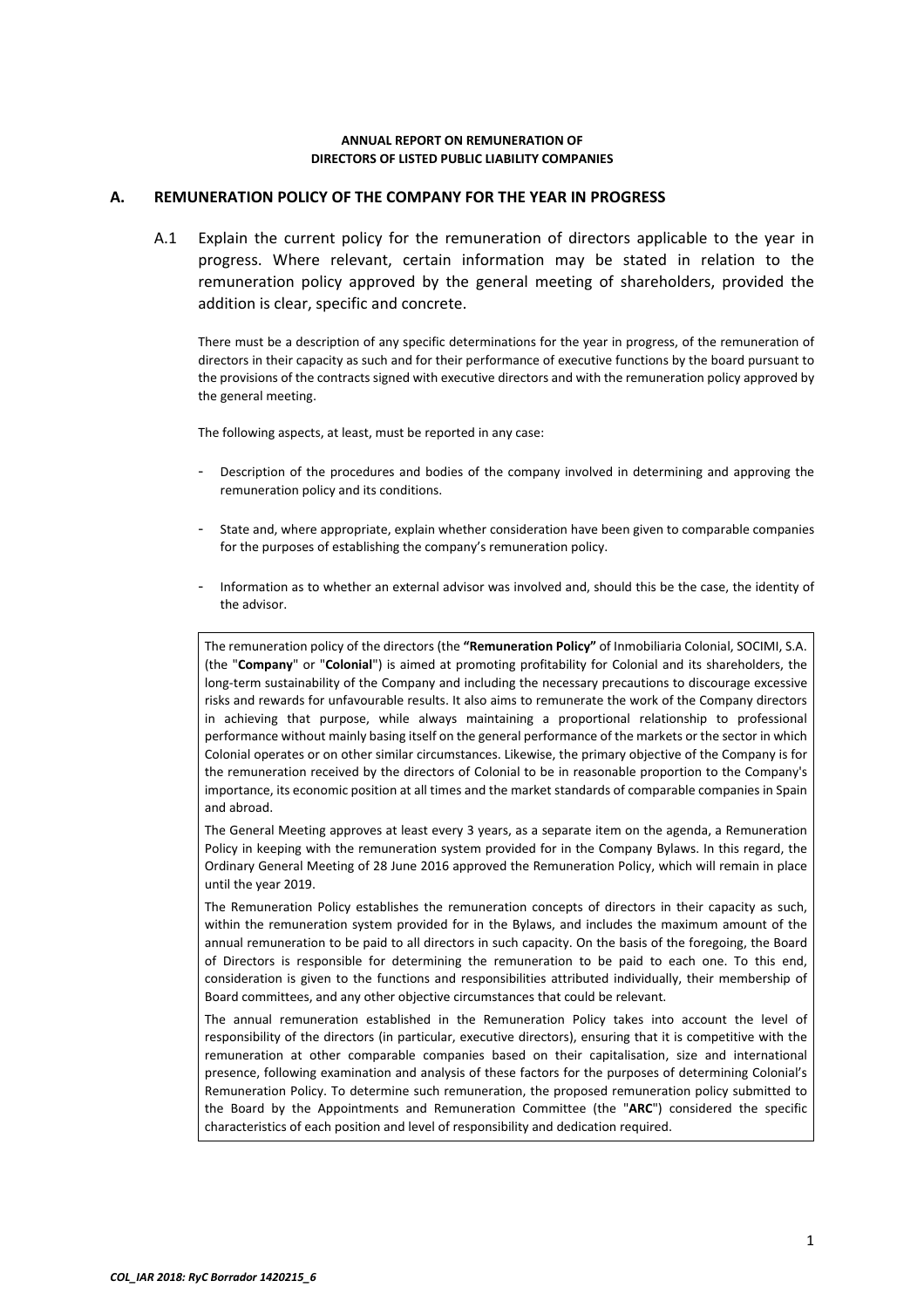Unlike non‐executive directors, executive directors of Colonial do not receive any specific remuneration for their membership of the Company's Board of Directors or of its committees, and these items are included in the fixed remuneration established for them in their respective contracts.

In addition, the remuneration of executive directors under their contracts is consistent with the Remuneration Policy, which provides for (i) the amount of fixed annual remuneration and changes thereof in the period to which the policy relates, (ii) the various parameters for setting the variable components (linked to short, medium and long‐term performance criteria as determined by the Board, such as dedication and professional excellence, the degree of achievement of the targets of the annual budget and investment and/or property occupancy targets) and (iii) the principal terms and conditions of their contracts, including, in particular, the term, early termination benefits or cessation of the contractual relationship and exclusivity, post‐contractual non‐competition and long‐service or loyalty agreements. The Board of Directors sets the remuneration of directors for the discharge of executive functions and the terms and conditions of their contracts with the Company in accordance with the Law and with the Remuneration Policy.

Likewise, on 21 January 2014, the General Meeting resolved to establish a remuneration system including the delivery of shares to executive directors and members of the Management Committee, subject to compliance with certain parameters. This system will be valid until 2021.

Currently, only executive directors receive variable remuneration based on the discharge of their duties.

The Board Regulations stipulate that the directors, its committees and members may receive external advice in any areas they may consider necessary. In this regard, during the year in progress, advisory services were provided by Spencer Stuart for the purposes of an internal assessment of the Board of Directors.

The specific determinations for directors in their capacity as such applicable to the year in progress are set out below in this section A.1. During the year in progress, the executive directors will receive the corresponding amounts by virtue of their contracts, as shown below in this section A.1.

‐ Relative importance of items of variable remuneration with respect to the fixed items (remuneration mix) and the criteria and objectives taken into account to determine them and to guarantee a proper balance between the fixed and variable components of remuneration. In particular, indicate the action taken by the company in relation to the remuneration system to reduce exposure to excessive risks and adjust it to the company's long‐term objectives, values and interests, including, where appropriate, a reference to measures in place to ensure that the remuneration policy is based on the company's long-term results, measures taken in relation to personnel categories whose professional activities have a material impact on the company's risk profile, and measures in place to prevent conflicts of interest, if any.

Likewise, indicate whether the company has established a period for accrual or consolidation of certain items of variable remuneration, a deferral period for the payment of certain amounts or the delivery of financial instruments already accrued and consolidated, or whether a clause has been agreed which reduces deferred remuneration or obliges the director to return any remuneration received, when the remuneration has been based on data subsequently shown to be manifestly inaccurate.

The Chairman of the Board of Directors and the CEO may receive, by way of annual variable remuneration, an amount of up to 100% of their annual fixed remuneration.

The ARC annually assesses the degree of achievement of the targets linked to the executive directors' variable remuneration and proposes to the Board of Directors the amount of the variable remuneration that may be received by executive directors.

The Chairman of the Board of Directors and the CEO may also each receive, in the event of fulfilment of the exceptional conditions stipulated in this paragraph, additional variable remuneration, the maximum amount of which may be 200% of their annual fixed remuneration. This additional variable remuneration may be agreed in exchange for the participation of each of the executive directors in corporate transactions of acquisition, investment, restructuring or any other transaction or action that, due to its nature, complexity, amount and results, may generate significant added value for shareholders or give rise to an economic benefit or a significant increase in equity to strengthen the sustainability of the Company. On a proposal from the ARC, the Board of Directors may agree, as appropriate, and set for each of the executive directors the amount and the settlement date of this additional variable remuneration within the criteria laid down in the Remuneration Policy.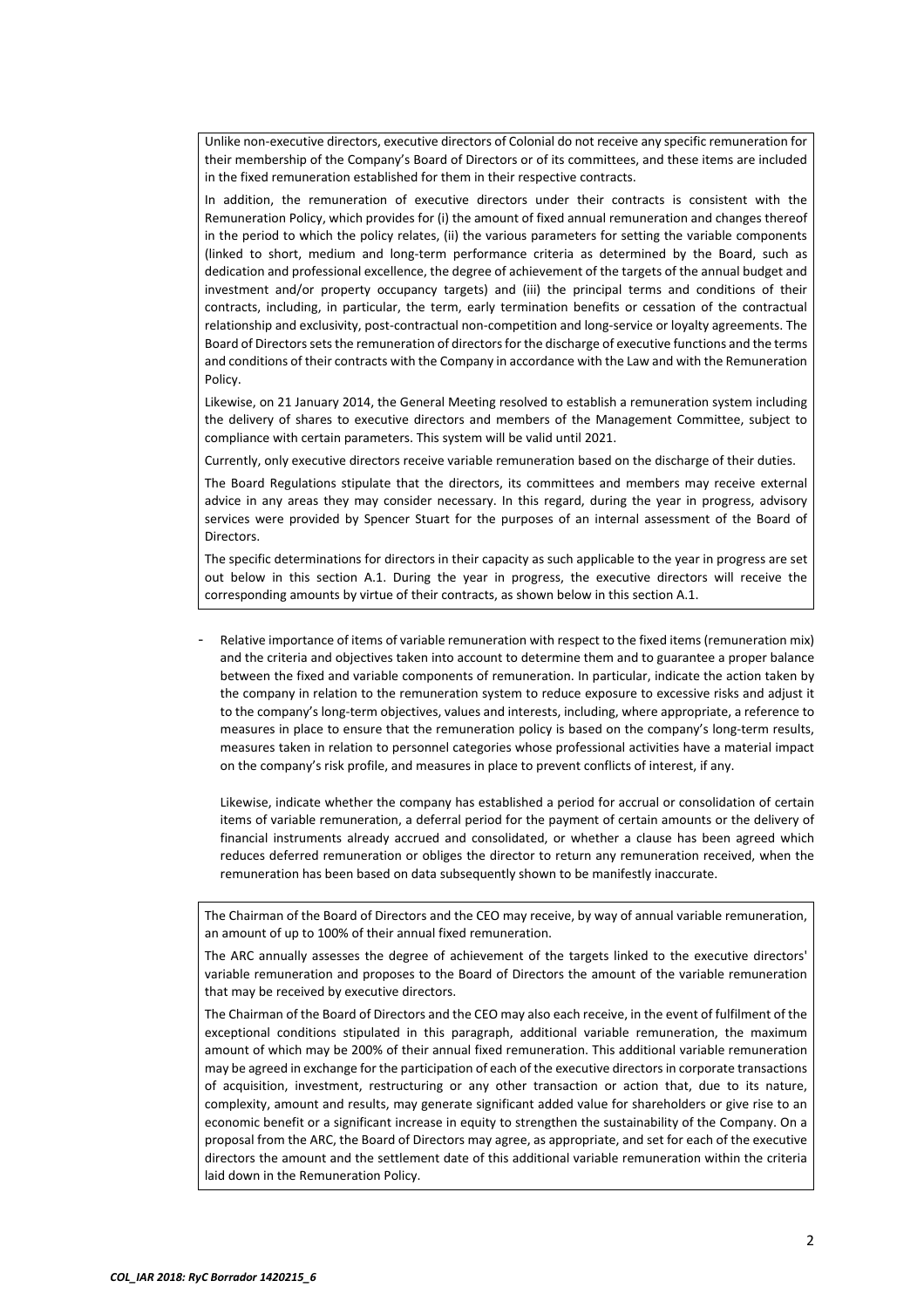Pursuant to the contracts drawn up between the executive directors and the Company, Colonial's Board of Directors may claim a total or partial refund of any amounts that executive directors may have received by way of variable remuneration, when this remuneration has been paid on the basis of data subsequently shown to be manifestly inaccurate.

Regarding the measures envisaged to ensure that the remuneration of executive directors is based on the Company's long‐term results, the share delivery plan, which was approved following a proposal by the ARC by Colonial's General Meeting of Shareholders on 21 January 2014, and the term of which was extended to the year 2021 in a resolution by Colonial's General Meeting of Shareholders on 29 June 2017 (the "**Plan**"), establishes a series of objective criteria on the performance of the Company to determine the specific number of shares to be delivered to the Chairman of the Board of Directors and the CEO, such as the net cash flow from the Company's operations obtained annually and changes in the *Net Asset Value* of the Company's shares that occur each year. Furthermore, the Company seeks a proper balance between the fixed and variable components of remuneration. In this regard, the Remuneration Policy establishes the criteria to maintain the proper balance between these components, establishing variable remuneration as a maximum percentage of 100% of the total amount of fixed remuneration. The Company considers that it does not have any employees whose professional activities have a material impact on the Company's risk profile.

Additionally, shares received through enactment of the Plan may not be disposed of or transferred by the beneficiaries of the Plan until 3 years have elapsed from the date of delivery, with the exception of those necessary for the payment of taxes arising from their accrual.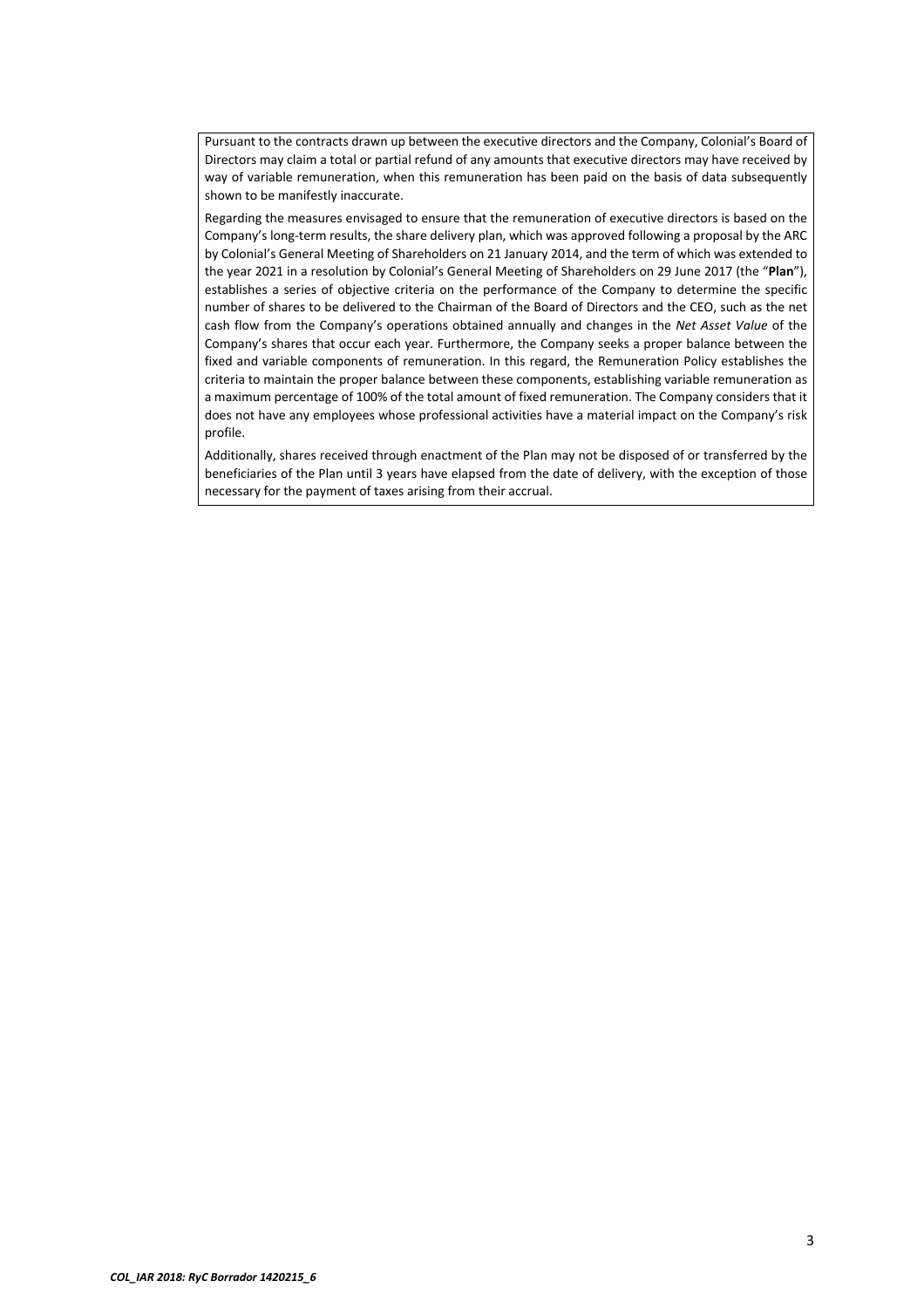The amount and nature of any fixed components expected to accrue in the course of the year to directors in their capacity as such.

Pursuant to the Remuneration Policy applicable to the year in progress, the maximum amount of annual remuneration for all directors in their capacity as such is €1,900,000. Colonial's Board of Directors, therefore, determined the following distribution applicable to the year in progress:

- Directors are entitled to a fixed annual amount of  $£50,000$ .
- The Vice President of the Board is entitled to a fixed annual amount of  $£100,000$ .
- The lead independent director is entitled to an additional fixed amount of  $E$ 75,000.
- Directors are entitled to the sum of  $\epsilon$ 3,000 as attendance fees for each meeting of the Board of Directors they attend.
- The Vice President of the Board is entitled to the sum of €4,800 as attendance fees for each meeting of the Board of Directors he attends.
- The Vice President of the Executive Committee is entitled to the sum of €4,800 as attendance fees for each meeting of the Executive Committee he attends.
- Members of the Executive Committee are entitled to the sum of €3,000 as attendance fees for each meeting of the Executive Committee they attend.
- ‐ The Chairman of the Audit and Control Committee (the "**ACC**") and the Chairman of the ARC are each entitled to an additional fixed annual amount of €50,000.
- The other members of the ACC and the ARC are each entitled to an additional fixed annual amount of €25,000.
- The Chairman of the ACC and the Chairman of the ARC are each entitled to the sum of  $\epsilon$ 4,800 as attendance fees for each meeting of the ACC and ARC they respectively attend.
- The other members of the ACC and the ARC are each entitled to the sum of €3,000 as attendance fees for each meeting of the ACC and ARC they respectively attend.

Executive directors do not receive remuneration for their membership of the Board of Directors or of its committees; nor do they receive any annual fixed amounts, or attendance fees for meetings of the Board of Directors.

# The amount and nature of the fixed components that will be accrued during the year for the performance of senior management functions by executive directors.

The Remuneration Policy stipulates a fixed annual remuneration of €550,000 for the Chairman of the Board of Directors, and €640,000 for the CEO. These amounts remunerate all the functions carried out by executive directors at Colonial and are increased automatically each year through the application of the CPI index published by Spain's National Statistics Institute ("INE") for the preceding calendar year. In this regard, pursuant to the annual update of these amounts, for the year in progress, the fixed components of the remuneration of executive directors have been established as the sum of 564,947 euros for the Chairman of the Board of Directors and the sum of 657,393 euros for the CEO.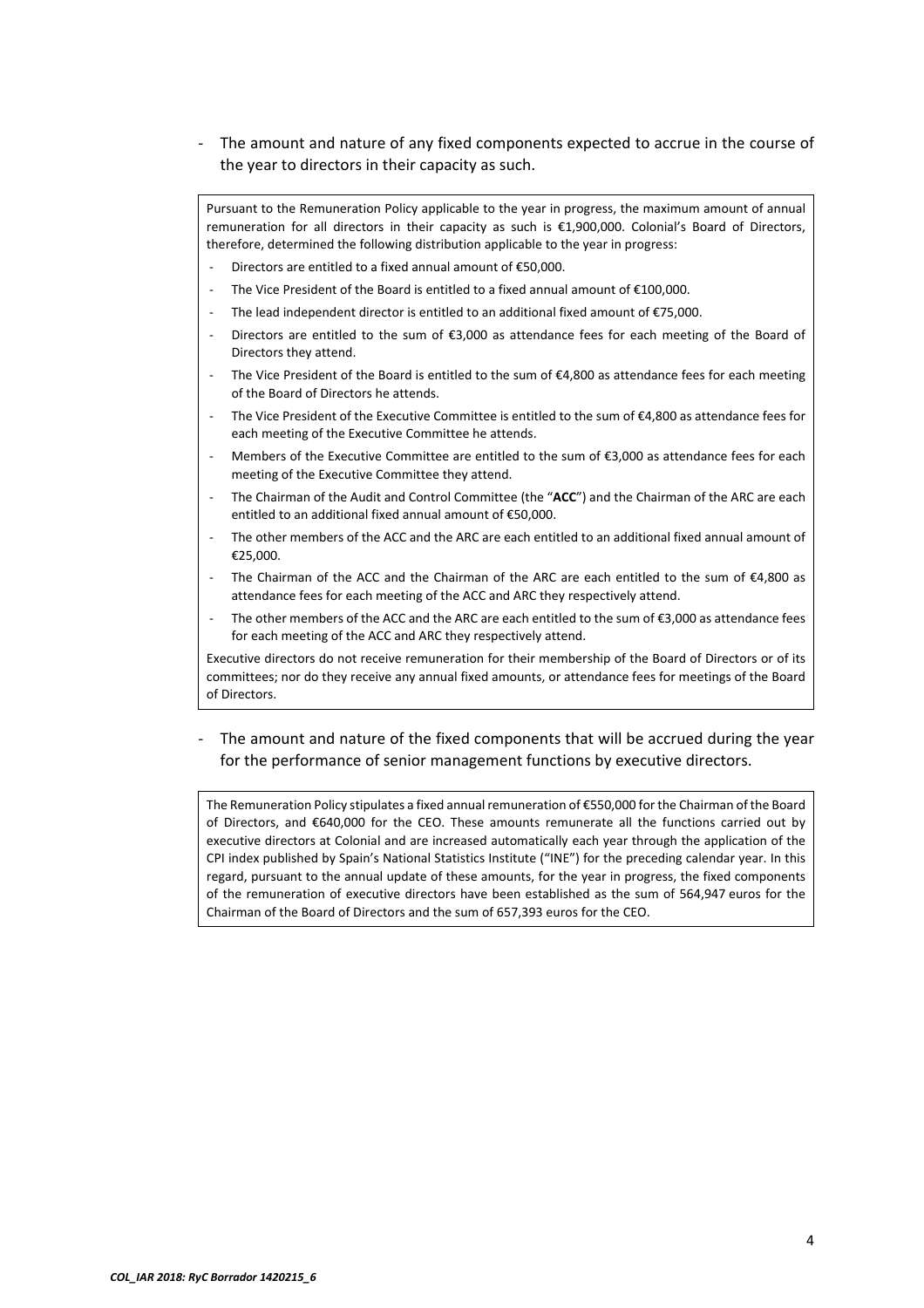The amount and nature of any component of cash remuneration that will be accrued in the course of the year, including but not limited to insurance premiums paid on behalf of the director.

Colonial has taken out a collective third‐party liability insurance policy that covers all manner of liability for the acts and conduct of all directors (executive and non-executive) and the Company's executives as a result of the discharge of their duties and any loss arising from cyberattacks or failures in cybersecurity. The cost of this insurance policy is not included in the maximum amount of annual remuneration for all directors in their capacity as such. For the year in progress, the amount of the collective third‐party liability insurance policy has been established as 243,511.72 euros.

In addition, the Company provides the CEO with other remuneration in kind, consisting of the use of a vehicle and family healthcare, disability, accident and life insurance. For the year in progress, the amount of this remuneration in kind amounted to 37,615 euros.

The amount and nature of the variable components, with a distinction made between those established in the short term and in the long term. Financial and non‐financial parameters, the latter including social, environmental and climate change parameters, selected to determine variable remuneration for the year in progress, explanation of the extent to which these parameters bear a relation to performances of the director and also of the company and its risk profile, and the methodology, necessary timeline and techniques in place for the purposes of determining, at year-end, the level of compliance with the parameters used to draw up variable remuneration.

State the range in monetary terms of the different variable components depending on the level of compliance with the objectives and parameters established, and whether there is any maximum monetary amount in absolute terms exists.

Executive directors may receive, by way of annual variable remuneration, an amount of up to 100% of the annual fixed remuneration of each.

Variable remuneration will be determined annually by the Board of Directors on a proposal from the Appointments and Remuneration Committee, based on quantitative and qualitative targets. The targets or parameters to which variable remuneration is subject are personal in nature, such as professional dedication and excellence, or of an economic or budgetary nature, or are based on the degree of achievement of the targets of the annual budget, investment or property occupancy targets and the performance of specific duties, oversight of corporate governance and the contribution to improving Colonial's corporate reputation.

In the event of fulfilment of the exceptional conditions stipulated in this paragraph, executive directors may also receive an additional variable remuneration each year, the maximum amount of which may be up to 200% of their annual fixed remuneration. This additional variable remuneration may be agreed in exchange for the participation of each executive director in corporate transactions of acquisition, investment, restructuring or any other transaction or action that, due to its nature, complexity, amount and results, may generate significant added value for Company shareholders or give rise to an economic benefit or a significant increase in equity to strengthen Colonial's sustainability.

In any case, the parameters stipulated in relation to ordinary and extraordinary variable remuneration will bear a relation to the level of compliance with the parameters, in due consideration of the performances of executive directors with respect to the level of compliance with the targets/budgets agreed on an annual basis, the intended investment, increases in Colonial's NAV and trends in the share price.

 The Chairman of the Board of Directors and the CEO are both beneficiaries of the Plan, which was approved by Colonial's General Meeting of Shareholders on 21 January 2014. The most relevant aspects of the Plan are indicated below:

 *Description:* delivery of ordinary Colonial shares to beneficiaries depending on the annual achievement of certain indicators stipulated below, and on the beneficiaries being executive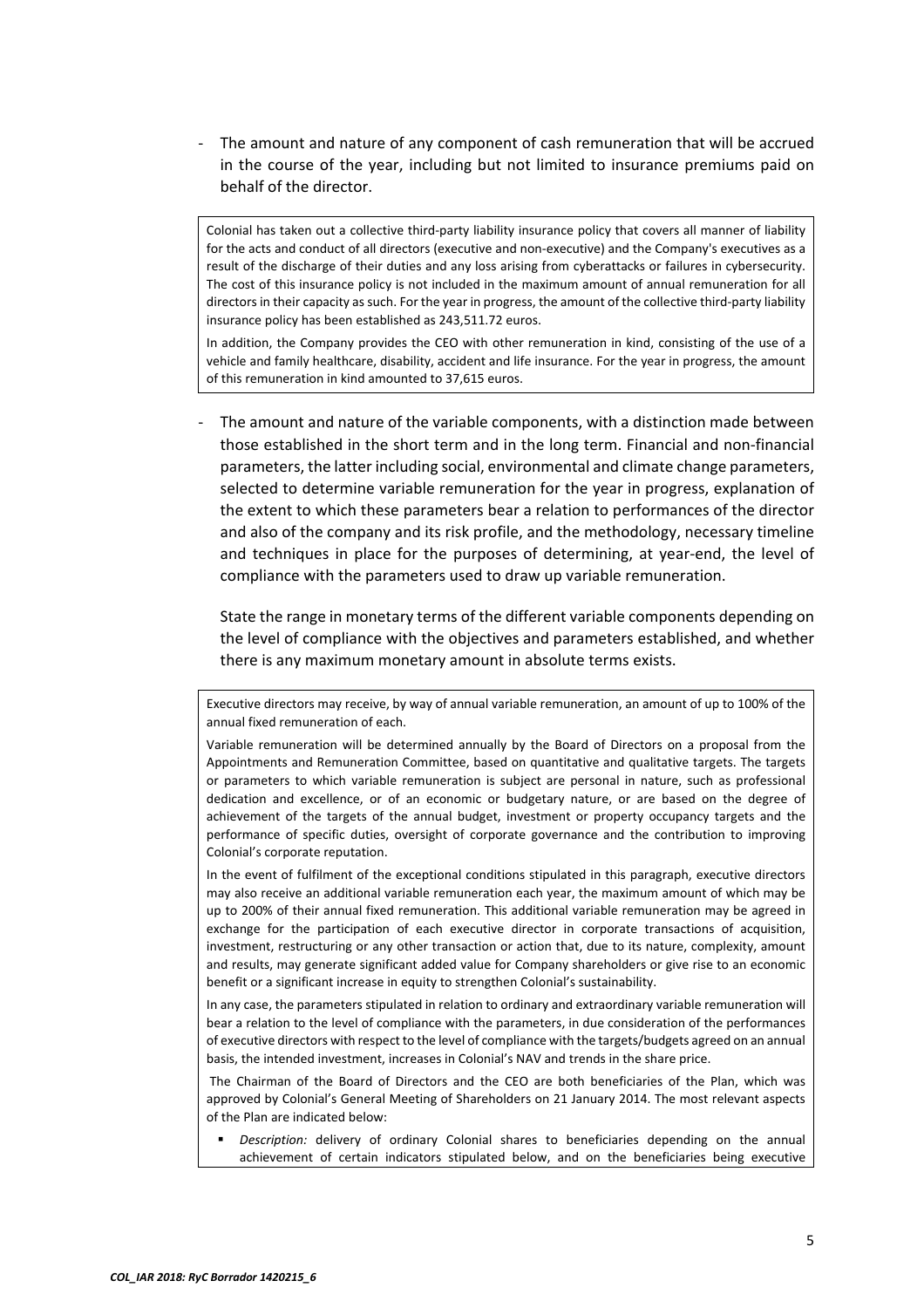directors or having a commercial or employment relationship with the Company or its group at the dates of delivery of the shares.

- *Beneficiaries:* The Chairman, the CEO and the members of the company's management committee at any given time, including senior officers.
- *Determination of the number of shares*: The Chairman and the CEO, depending on compliance with certain requirements, stipulated below, will be entitled to an annual maximum of 48,837 and 126,977 Company shares respectively. However, in accordance with the explanation in the following section, the maximum numbers of shares stipulated for the Chairman and for the CEO may be increased for both of them in the maximum amount of 25%, subject to compliance with certain conditions stipulations in said section. The maximum number of shares indicated for the Chairman of the Board and the CEO has been adjusted following the grouping and share exchange resolution adopted by the Ordinary General Meeting on 28 June 2016 under item 18 of the Agenda to 1 new share for every 10 former shares.
- *Conditioning factors:* The number of shares to be allocated to beneficiaries will be subject to the achievement of certain conditions tied to the Company's performance. In this regard, on 13 May 2014, Colonial's Board of Directors determined the following as conditioning factors:
	- ‐ If the net cash flow of operations of the Company obtained annually (the **"NCF"**) is between 95% and 105% with respect to the last business plan approved by the Board of Directors (the **"Business Plan"**), 100% of the number of shares envisaged will be accrued.
	- ‐ If the NCF exceeds the provisions of the Business Plan by more than 5%, the maximum number of shares that could be received in that year will increase by 1.5% for each percentage point increase of the NCF above 105%, up to a new maximum number of shares equivalent to 125% of the number of shares envisaged.
	- ‐ If the NCF is lower than the provisions of the Business Plan by up to 25%, the maximum number of shares that could be received in that year will decrease by 1.5% for each percentage point decrease of the NCF below 95%.
	- ‐ If the NCF is lower than the provisions of the Business Plan by more than 25%, no portion of the number of shares envisaged will be accrued.
- *Term and Delivery*: The Plan will be in force until 2021. The Board of Directors, following a report by the ARC, will approve the annual settlement and determine the number of shares that correspond to each of the beneficiaries based on achievement of the previous year's indicators. The shares will be delivered between 15 and 30 April of each year and may not be sold or transferred until 3 years have elapsed since delivery, except to cater for the taxes arising from accrual thereof.

Delivery of the shares will include a final adjustment, such that the equivalent monetary value of the share delivered does not exceed 150% of the average share price in November 2013.

The Board, on a proposal from the ARC, will make adjustments to maintain the equivalence of the benefits under the Plan in the event that any resolution adversely and substantially affects Colonial shares or involves a variation in the number of outstanding shares as a result of a modification of the par value thereof, and in the case of merger, integration or spin-off. The Plan will be settled early in the event a substantial liquidity event takes place, as defined in the resolution of the General Meeting of 21 January 2014.

If, during the term of the Plan, the Chairman or CEO are unfairly dismissed, the General Meeting does not extend their mandate or they are dismissed from their positions without just cause, they will be entitled to an early settlement of the Plan, and the shares pending settlement will be delivered. Beneficiaries will lose their right to the delivery of shares and rights to the shares granted in the event of justified dismissal, termination with just cause or if they resign of their own accord, and in the event of a breach of contract in respect of confidentiality, a ban on offers of services or competition.

Main characteristics of long-term savings systems. Among other information, the contingencies covered by the system will be stated, whether these are defined‐ contribution or defined‐benefit, any annual contributions that must be made for defined‐contribution systems, any benefits to which beneficiaries may be entitled in the case of defined‐benefit systems, the conditions for the consolidation of economic rights in favour of directors and their compatibility with any kind of payment or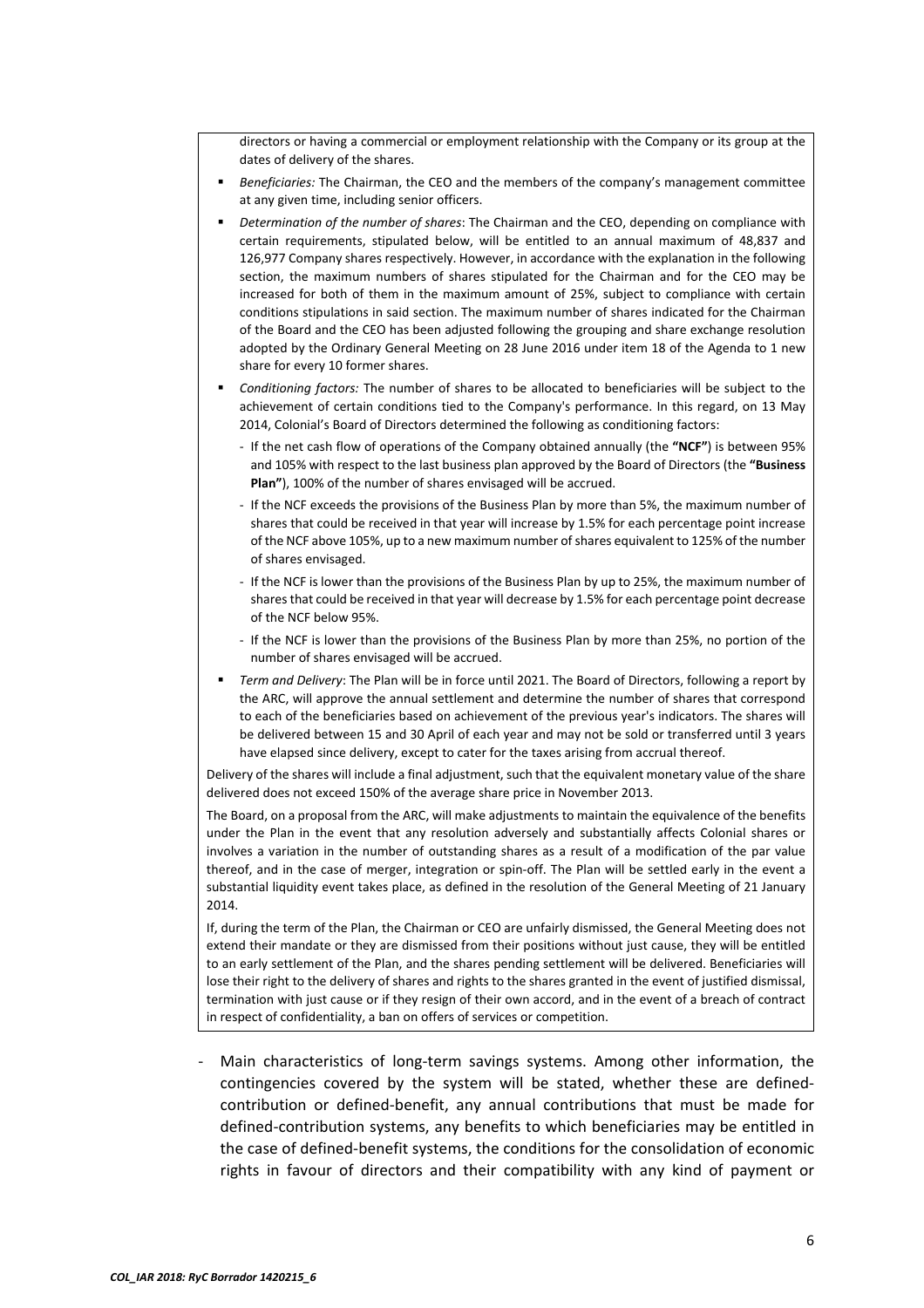compensation for termination or early departure, or that arises from cessation of the contractual relationship, in the terms stipulated, between the company and the director.

It must be stipulated whether the accrual or consolidation of any long-term savings plans are linked to the achievement of certain objectives or parameters relating to the short-term and long-term performance of the director.

Executive directors are beneficiaries of a defined-contribution welfare plan covering the contingencies of retirement, disability and death.

In 2016, the annual contributions to this welfare system were established as €75,000 for the Chairman of the Board of Directors and €100,000 for the CEO. These amounts are increased automatically each year through application of the CPI index published by Spain's National Statistics Institute ("INE") for the preceding calendar year. In this regard, the annual contributions for the year in progress will be 77,963 euros for the Chairman of the Board of Directors and 103,950 euros for the CEO.

The welfare system for executive directors recognises the consolidation of economic rights in the event of departure or termination of the professional relationship prior to the occurrence of the contingencies covered, unless such departure or termination occurs when just cause is found. Furthermore, these longterm savings systems are compatible with any termination benefits that may be applicable.

‐ Any type of payment or compensation for termination or early departure, or that arises from cessation of the contractual relationship, in the terms stipulated, between the company and the director, whether departure is at the behest of the company or is the wish of the director, and any kind of agreement, such as an exclusivity, postcontractual non-competition and long-service or loyalty agreement, entitling the director to any kind of remuneration.

The Chairman of the Board of Directors and the CEO are entitled to additional special remuneration by way of compensation in the event of non‐justifiable removal or non‐renewal of their terms, or a substantial reduction of their respective functions. The compensation will also accrue in the event they waive or resign from their posts as a result of a loss of control at the Company or a major change in the composition of the Board of Directors, and in the event of an amendment to the conditions agreed in their contracts without their consent, among other scenarios.

In this regard, the Chairman of the Board of Directors and the CEO are entitled to receive from the Company, by way of compensation for termination of their respective contracts, a gross sum equivalent to 2 years' fixed and variable remuneration, in the minimum amounts of  $\epsilon$ 1,650,000 and  $\epsilon$ 1,920,000, respectively. These amounts will be increased automatically each year through the application of the CPI index published by Spain's National Statistics Institute ("INE") for the preceding calendar year. For the purposes of calculating this compensation, consideration will be given to the average of the amounts received in respect of fixed and variable remuneration in the last 2 years, excluding any amounts that may have been received by the Chairman of the Board of Directors and the CEO, respectively, as additional variable remuneration, and any amounts that might accrue in their favour from the Plan.

The Plan also stipulates that if the beneficiaries are unfairly dismissed during the term of the Plan, where the General Meeting does not extend the term of the Chairman or CEO or where they are dismissed from their positions without just cause or they legally retire (including agreed early retirement), they will be entitled to an early settlement of the Plan and delivery of the maximum number of shares that would have accrued in the year of termination, non-renewal of the mandate, unfair dismissal or legal retirement, as well as the maximum number of shares that could accrue during the remaining years of the Plan's effectiveness until expiry thereof. The Board of Directors will also agree on early settlement of the Plan, and the maximum number of shares pending will be delivered to each of the executive directors in the event of a "substantial liquidity event", which would arise (i) if a takeover bid is authorised in order to acquire all the share capital of Colonial, or (ii) in the event of a significant refinancing of existing debt. In the latter case, an early settlement of the Plan will be subject to ratification by the ARC.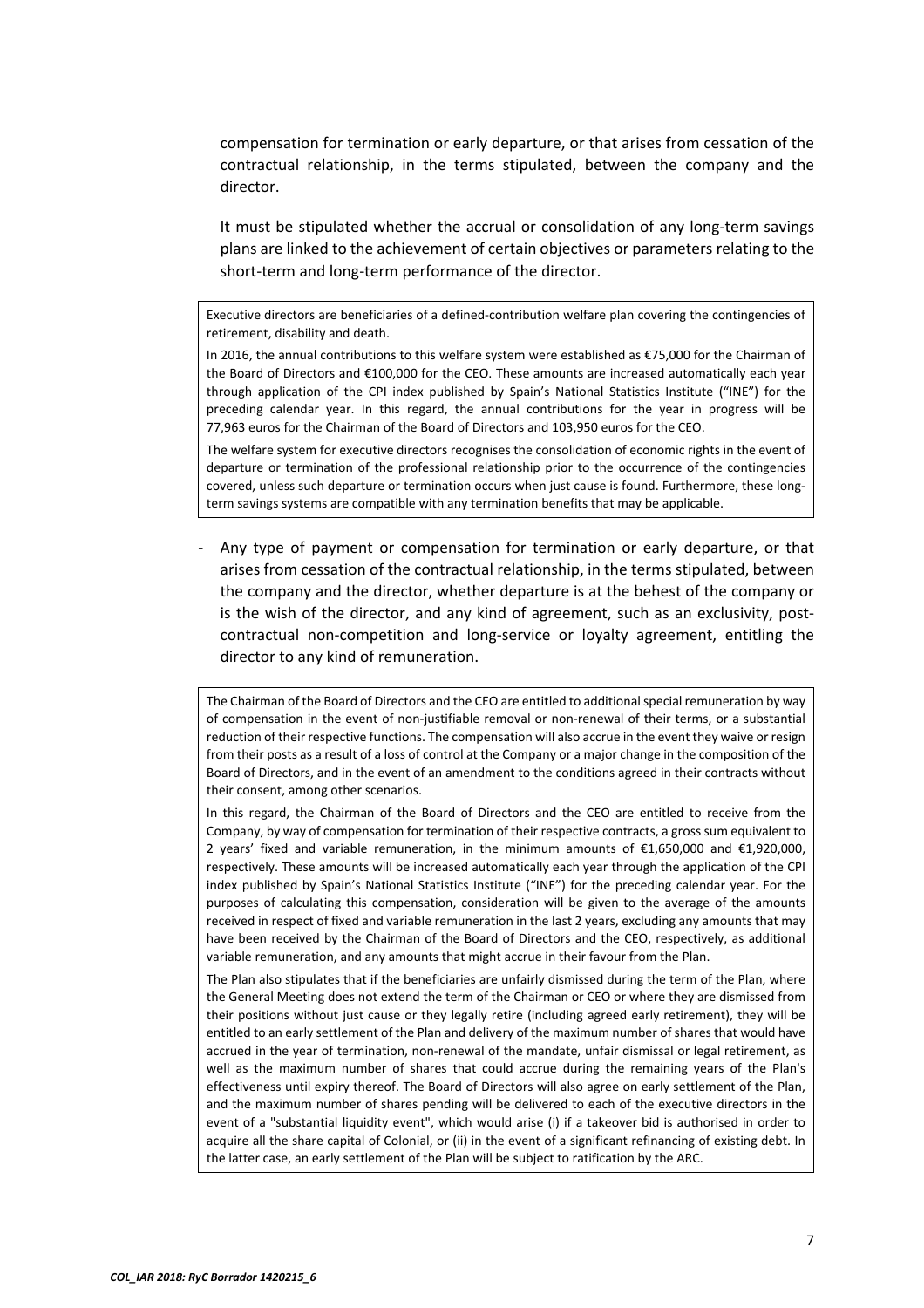There are no other agreements drawn up with the directors of Colonial, such as exclusivity, postcontractual non-competition and long-service or loyalty agreements, entitling directors to any kind of remuneration.

‐ Indicate the conditions to be met in the contracts of executive directors who discharge senior management functions. The term, limits on the amounts of termination benefits, long‐service terms, notice periods, and payment as substitution for notice periods, and any other clauses covering hiring bonuses, indemnities or golden parachutes for early termination or cessation of the contractual relationship between the Company and the executive director will be reported, among others. Include, inter alia, any covenants or agreements not to compete and exclusivity, long‐service or loyalty and post-contractual non-competition agreements, unless these have been explained in the preceding section.

The contracts arranged with the executive directors determine their related remuneration, economic rights and rewards, which include the items included in the Company Bylaws and described in this report. At the present time, the essential terms and conditions of the contracts of the Chairman of the Board of Directors and the CEO are as set out below.

- *Term*: For both the Chairman of the Board of Directors and the CEO it has been stipulated that the term of the contract will be subject to the term of their respective posts. If the appointment of the Chairman of the Board of Directors and/or CEO is renewed, their respective contracts will be understood to be automatically extended for the period relating to such renewal of office, unless otherwise resolved by the Board of Directors.
- *Limits to the amounts of compensation*: the compensation of the Chairman of the Board of Directors and the CEO may not exceed a gross sum equivalent to 2 years' fixed and variable remuneration, corresponding respectively to the minimum amounts of €1,650,000 for the Chairman and €1,920,000 for the CEO, with automatic annual increases of these amounts through the application of the CPI index for the preceding calendar year. For the purposes of calculating this compensation,, consideration will be given to the average of the amounts received in respect of fixed and variable remuneration in the last 2 years, excluding any amounts that may have been received by the Chairman and the CEO, respectively, as additional variable remuneration, and any amount that might accrue in their favour from the Plan.
- *Clauses concerning compensations or golden parachutes for early termination or cessation of the contractual relationship between the Company and the executive director:* in the event of a change of control at the Company, a significant change in the composition of the Board of Directors or a substantial amendment to the terms and conditions agreed in their employment contracts without their consent, there will be a 3-month period, as from the effective date of these resolutions or changes, to notify the Board of Directors in writing of their resignation or waiver, as Chairman of the Board of Directors or CEO, in which case they will be entitled to the compensation stipulated in the preceding point. For the purposes of applying the foregoing, the effective date of the change of control or substantial change in the composition of the Board of Directors will be understood as the date on which such circumstances are published as a regulatory announcement on the CNMV website. In the event the Board of Directors resolves to substantially reduce the duties of the Chairman of the Board of Directors or CEO or amend the terms and conditions agreed in their contracts without their consent, as from the time when the party concerned receives due notice of the resolution.
- *Compensation for termination of the contractual relationship*: Executive directors will be entitled to the compensation stipulated in the preceding point.
- *Non‐competition agreements, exclusivity, long‐service or loyalty and post‐contractual non‐competition agreements*: The contracts of the Chairman and the CEO include non‐competition or exclusivity agreements, and they may not engage in any other employment activity, business or professional task similar to that carried out by Colonial, with the exception of (i) group companies or companies in which Colonial has an interest, or in which any other company has an interest, provided the consent of the Board is forthcoming, and (ii) teaching activities, attendance of conferences and forums, administration of personal assets and responsibilities in family companies and non-profitmaking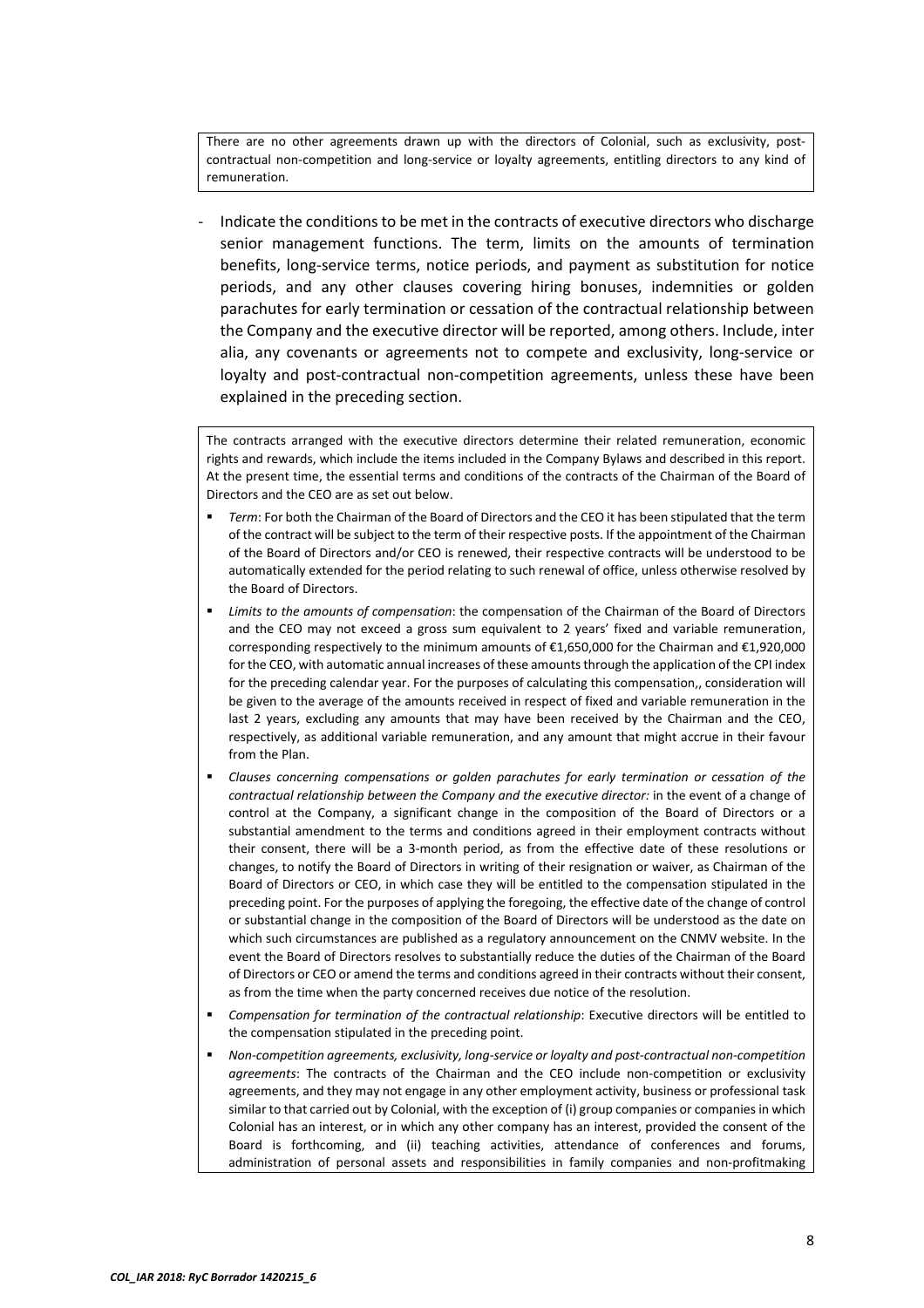organisations. The contracts do not include any provisions concerning post-contractual noncompetition, long service or loyalty.

‐ The nature and estimated amount of any other additional remuneration that will be accrued by directors during the year in progress by way of a consideration for services provided other than those inherent to their posts.

No other additional remuneration is expected to be accrued during the year in progress by Colonial's directors for services provided other than those inherent to their posts.

‐ Other items of remuneration such as any arising from provision for the director by the company of advances, credits and guarantees and other remuneration.

There are no plans for the accrual of remuneration during the year in progress by Colonial's directors arising from provision of advances, credits or guarantees, since no remuneration is expected to be paid to directors in this regard.

‐ The nature and estimated amount of any other additional remuneration not included in the preceding sections, whether this is paid by the company or by another group company, that will be accrued by the directors during the year in progress.

During the year in progress, directors of Colonial who are also members of the management bodies of other group companies (especially Société Foncière Lyonnaise) are expected to accrue an approximate aggregate sum of 445,000 euros in this regard.

With the exception of the indication in the preceding paragraph, no other additional remuneration not included in the preceding sections is expected to be accrued during the year in progress by Colonial's directors.

- A.2 Explain any relevant changes in the remuneration policy applicable during the year in progress arising from:
	- ‐ A new policy or an amendment to the policy already approved by the General Meeting.
	- Relevant changes in the specific determinations established by the board for the year in progress in the current remuneration policy with respect to those applied during the previous year.
	- ‐ Any proposals that the board of directors agreed to present to the general meeting of shareholders to which this annual report will be submitted, proposing that they should apply to the year in progress.

The Company has not agreed to make any relevant changes to the Remuneration Policy applicable to the year in progress.

A.3 Identify the direct link to the document setting out the company's current remuneration policy, which must be available on the company's web page.

https://www.inmocolonial.com/sites/default/files/20 col jgo 2016 ca politica de remuneraciones.pdf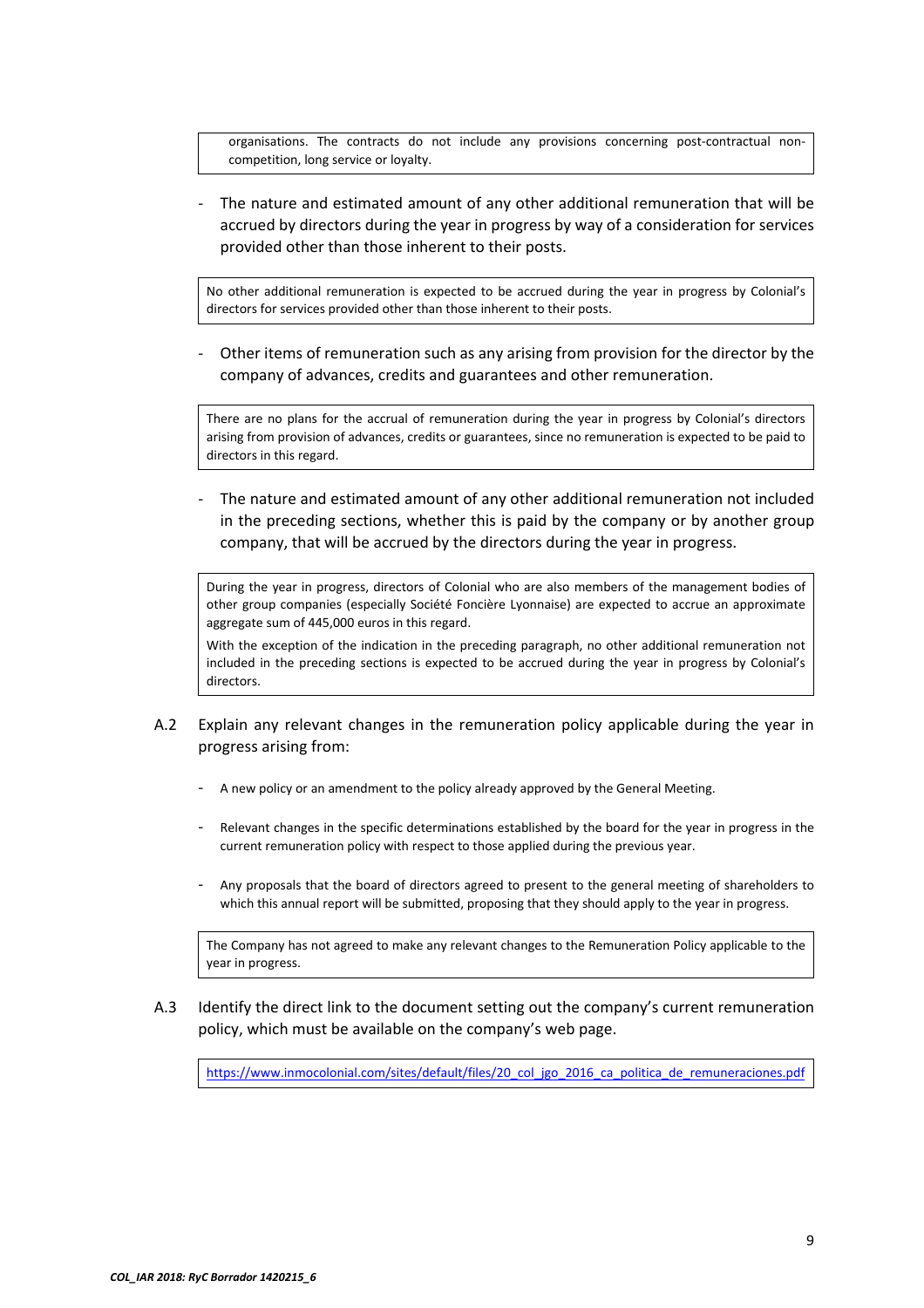A.4 Explain, in due consideration of the data supplied in section B.4, how the voting of shareholders at the general meeting to which the annual remuneration report for the previous year was submitted for consultation was taken into account.

Since the annual report on the remuneration of the directors of Colonial for the year 2017 was approved at the Ordinary General Meeting of Shareholders of the Company by a comfortable majority (83.60% of the votes cast), no particular measures have been taken in this regard.

# **B. OVERVIEW OF THE APPLICATION OF THE REMUNERATION POLICY IN THE COURSE OF THE PREVIOUS YEAR**

B.1 Explain the process carried out to apply the remuneration policy and determine the individual remuneration set out in section C of this report. This information will include the role played by the remuneration committee, the decisions taken by the board of directors and, as the case may be, the identity and the role of any external advisors whose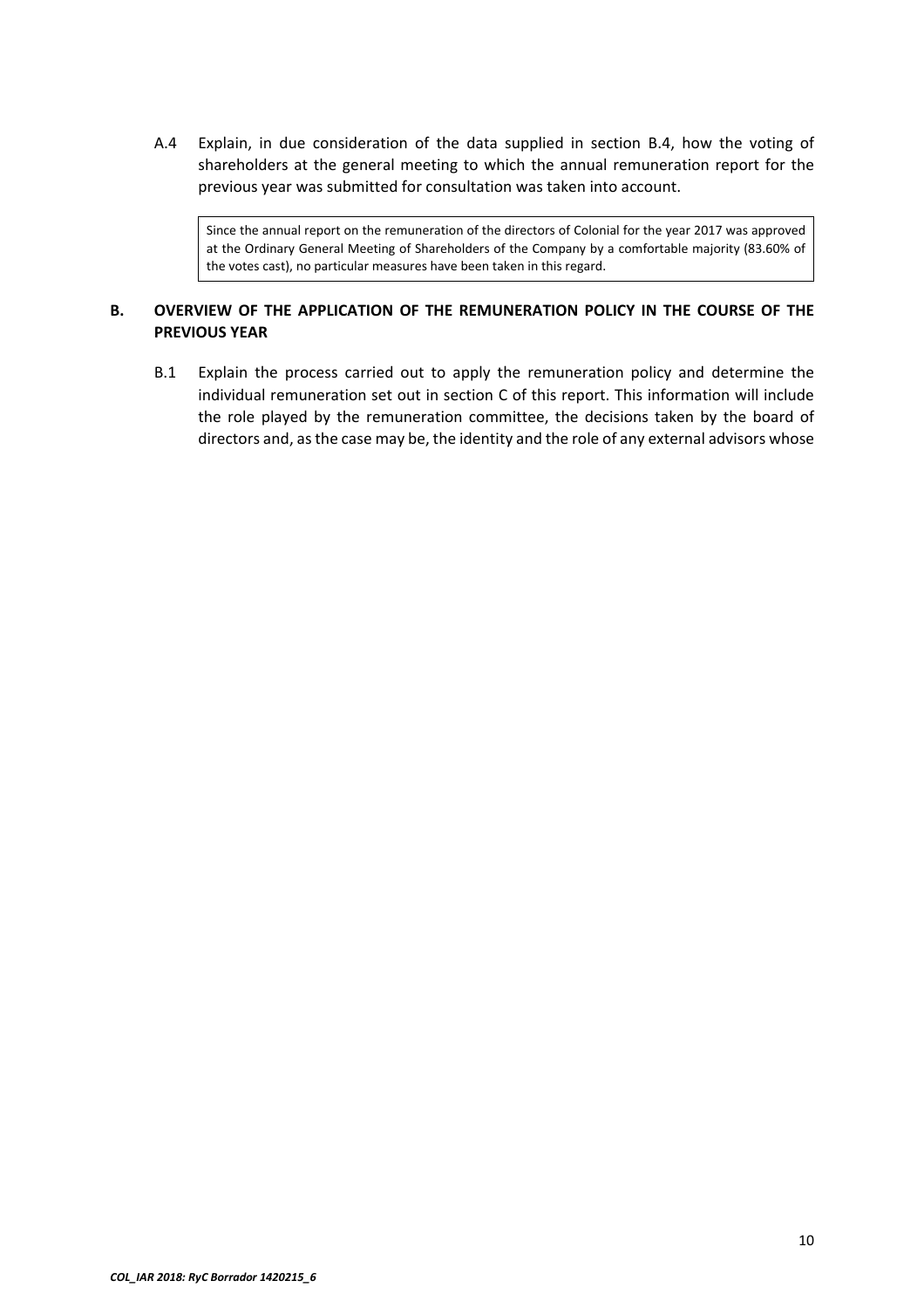services may have been used in the process of application of the remuneration policy in the course of the previous year.

Pursuant to the provisions of the Remuneration Policy, Colonial's Board of Directors determined, following a proposal by the ARC, the following distribution of fixed remuneration applicable to directors in their capacity as such, which was also applicable to the year 2018:

- ‐ Directors are entitled to a fixed annual amount of €50,000.
- The Vice President of the Board is entitled to a fixed annual amount of  $£100,000$ .
- The lead independent director is entitled to an additional fixed amount of  $E$ 75,000.
- Directors are entitled to the sum of  $\epsilon$ 3,000 as attendance fees for each meeting of the Board of Directors they attend.
- The Vice President of the Board is entitled to the sum of €4,800 as attendance fees for each meeting of the Board of Directors he attends.
- The Vice President of the Executive Committee is entitled to the sum of €4,800 as attendance fees for each meeting of the Executive Committee he attends.
- Members of the Executive Committee are entitled to the sum of €3,000 as attendance fees for each meeting of the Executive Committee they attend.
- The Chairman of the ACC and the Chairman of the ARC are each entitled to an additional fixed annual amount of €50,000.
- The other members of the ACC and the ARC are each entitled to an additional fixed annual amount of €25,000.
- The Chairman of the ACC and the Chairman of the ARC are each entitled to the sum of  $\epsilon$ 4,800 as attendance fees for each meeting of the ACC and ARC they respectively attend.
- The other members of the ACC and the ARC are each entitled to the sum of €3,000 as attendance fees for each meeting of the ACC and ARC they respectively attend.

Executive directors do not receive remuneration for their membership to the Board of Directors or to its committees; nor do they receive any annual fixed amounts, or attendance fees for meetings of the Board of Directors. In this regard, the Chairman of the Board of Directors and the CEO received the fixed remuneration established in their respective contracts, and also the short-term variable remuneration determined by the Board of Directors at the behest of the ARC, for the determination of which consideration was given to professional dedication or excellence, the degree of achievement of the targets of the annual budget, investment or property occupancy targets, and the result of assessment of the performance of specific duties. To this end the Company's ARC agreed to escalate to the Board of Directors of Colonial, at its meeting on 21 February 2019, variable remuneration for the Chairman and the CEO, following adoption by the Board of Directors of the specific amount of variable remuneration to be received by the Chairman and the CEO, as stipulated in section C below.

The Board Regulations stipulate that the directors, its committees and its members may receive external advice in any areas they may consider necessary. In this regard, Spencer Stuart provided advisory services in 2018 for the purposes of an internal assessment of the Board of Directors, Chairman, CEO, Independent Lead Director and Secretary to the Board, as well as the ACC and of the ARC.

B.2 Indicate the action taken by the company in relation to the remuneration system and how it has helped reduce exposure to excessive risks and adjust it to the company's long‐term objectives, values and interests, including a reference to the measures adopted to ensure that the remuneration accrued has been based on the company's long-term results and has secured a proper balance between the fixed and variable components or remuneration, what measures have been taken in relation to personnel categories whose professional activities have a material impact on the company's risk profile, and what measures have been adopted to prevent conflicts of interest, if any.

In order to ensure that Colonial's remuneration system is in line with the Company's long-term objectives, values and interests, the Plan establishes a number of conditions that must be taken into account to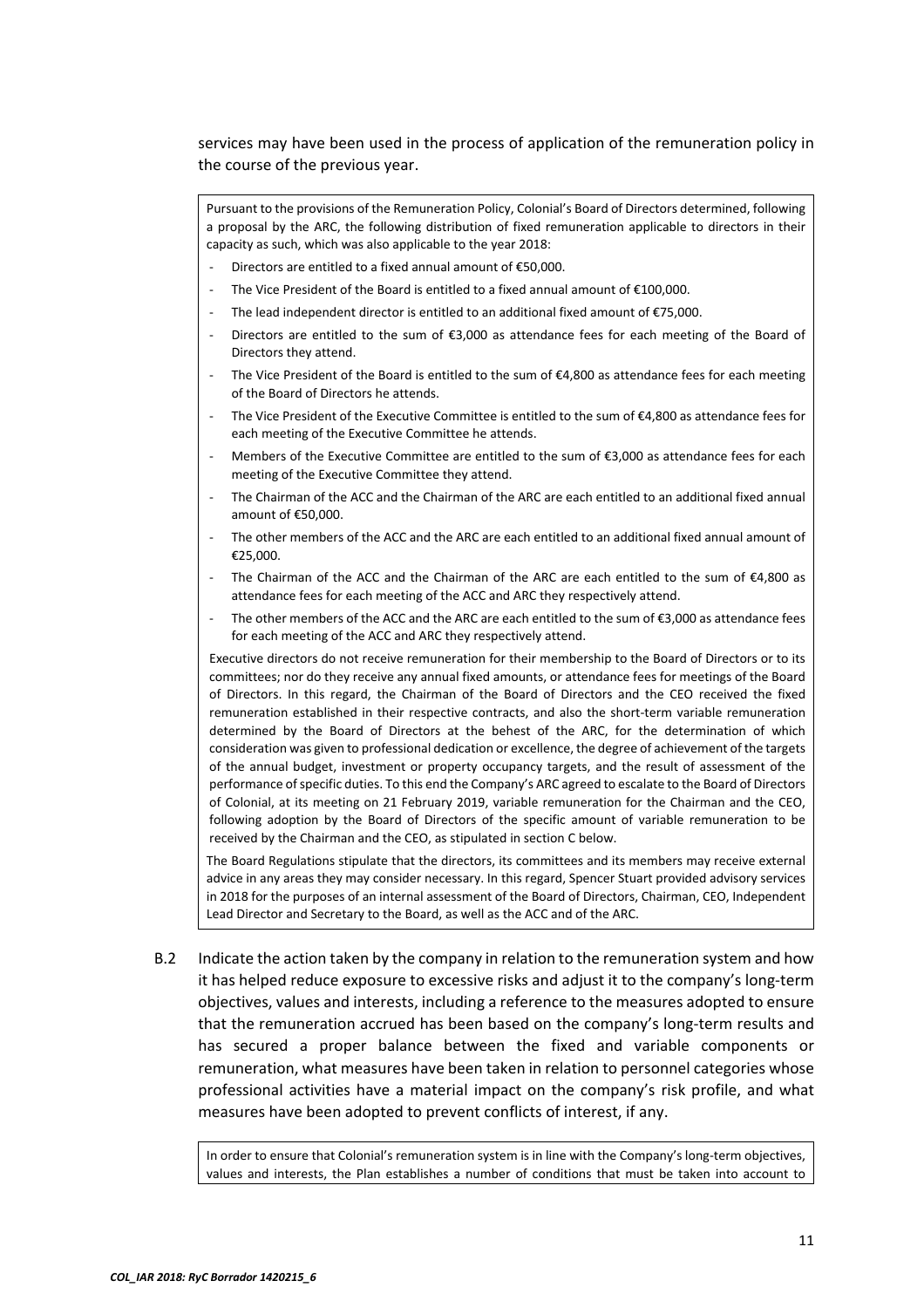determine the number of shares to be delivered to Colonial's executive directors in their capacity as beneficiaries. These conditions are linked to the trajectory of Colonial and are, among others, the net cash flow of Company operations during the year or the annual changes to the Company's Net Asset Value.

Furthermore, the Company seeks a proper balance between the fixed and variable components of directors' remuneration. In this regard, the Remuneration Policy establishes the criteria to maintain the proper balance between these components, establishing variable remuneration as a maximum percentage of 100% of the total amount of fixed remuneration. Their variable remuneration is subject to parameters of a personal nature, such as professional dedication or excellence, or of an economic or budgetary nature, the degree of achievement of the targets of the annual budget, investment or property occupancy targets and the performance of specific duties, oversight of corporate governance and the contribution to improving Colonial's corporate reputation.

In the event of fulfilment of the exceptional conditions stipulated in this paragraph, executive directors may also receive additional variable remuneration each year, the maximum amount of which may be up to 200% of their annual fixed remuneration. This additional variable remuneration may be agreed in exchange for the participation of each executive director in corporate transactions of acquisition, investment, restructuring or any other transaction or action that, due to its nature, complexity, amount and results, may generate significant added value for Company shareholders or give rise to an economic benefit or a significant increase in equity to strengthen Colonial's sustainability.

The Company considers that it does not have any employees whose professional activities have a material impact on the Company's risk profile, and thus no specific measures have been adopted in this regard.

Likewise, pursuant to the provisions of the Remuneration Policy, the contracts of the Chairman of the Board of Directors and of the CEO contain clauses that permit Colonial to claim, in certain circumstances, a total or partial refund of the sums received by way of variable remuneration.

B.3 Explain how the remuneration accrued during the year meets the provisions of the remuneration policy in force.

Also report on the relationship between the remuneration received by the directors and the results or other measures of performance by the company, in the short term and in the long term, explaining, where appropriate, how changes in the company's performance have influenced changes in the remuneration of directors, including any accruing the payment of which has been deferred, and how these contribute to the company's short‐ term and long‐term results.

In 2018, the total amount of remuneration of the directors of Colonial in their capacity as such was 1,341,000 euros, in observance of the maximum amount of 1,900,000 euros for this item established in the Remuneration Policy. The individual remuneration of each of the directors in their capacity as such was (i) an annual fixed amount; and (ii) attendance fees for meetings of the Board of Directors and of its committees, as established in the Remuneration Policy. Executive directors did not receive remuneration for their membership of the Board of Directors or of its committees; nor did they receive any annual fixed amounts, or attendance fees for meetings of the Board of Directors. In this regard, the executive directors received remuneration in the amounts to which they were entitled by virtue of their respective contracts drawn up with the Company, pursuant to the Remuneration Policy. Also, as stipulated in the Remuneration Policy, executive directors are beneficiaries of the Plan, by virtue of which in 2018 54,194 shares accrued to the Chairman of the Board of Directors, and 140,906 shares accrued to the CEO.

At a meeting on 26 February 2019, at the behest of the ARC, Colonial's Board of Directors determined the sums of the annual variable remuneration of executive directors accrued in 2018. For the purposes of determining the variable remuneration accrued to the executive directors, consideration was given to professional dedication and excellence, the degree of achievement of the targets of the annual budget, investment or property occupancy targets, and the result of assessment of the performance of specific duties, with respect to which a variable remuneration of 100% was determined in relation to the annual fixed remuneration to which each director is entitled. The Board of Directors also took account of the participation of executive directors in extraordinary corporate operations carried out in the course of the year such as (i) execution of the process to merge Axiare with Colonial; and (ii) acquisition by Colonial of a 22.20% stake in the equity of Société Foncière Lyonnaise, thereby earning them an additional variable remuneration of 60%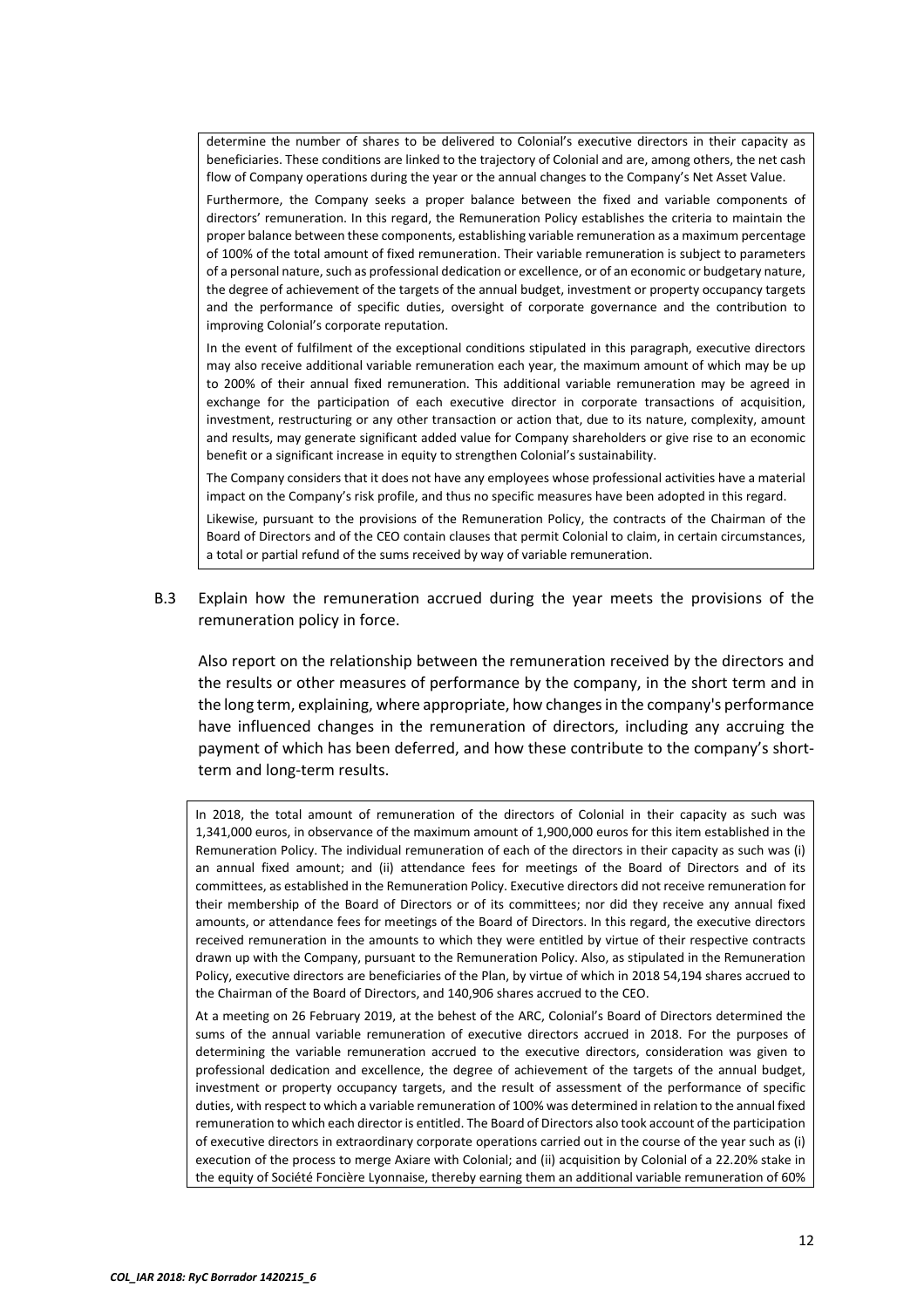for the Chairman of the Board of Directors and of 80% for the CEO in relation to the annual fixed remuneration to which each of them is entitled, pursuant to the Remuneration Policy. For the purposes of determining the number of shares to which, pursuant to the Plan, the Chairman of the Board of Directors and the CEO are entitled each year, consideration is given to a number of conditions in relation to the trajectory of the Company, such as the net cash flow of Company operations secured in the course of the year. Section B.7 of this report contains more information in connection with these conditions.

B.4 Report on the results of the advisory vote of the shareholders at the general meeting on the annual remuneration report the previous year, indicating the number of votes against, if any, that were cast:

|            | Number      | % of total |  |  |
|------------|-------------|------------|--|--|
| Votes cast | 339,908,369 | 78.08      |  |  |

|                        | Number      | % of votes cast |
|------------------------|-------------|-----------------|
| <b>Votes against</b>   | 55,731,591  | 16.40           |
| <b>Votes in favour</b> | 284,170,778 | 83.60           |
| <b>Abstentions</b>     | 6,000       | 0.00            |

| <b>Observations</b> |
|---------------------|
|                     |

B.5 Explain how the fixed components accrued in the course of the year to directors in their capacity as such were determined, and how they varied with respect to the previous year.

The Board of Directors, following a proposal by the Appointments and Remuneration Committee, is tasked with distributing fixed remuneration and remuneration for each director for their membership of the Board of Directors. For these purposes, consideration is given to the functions and responsibilities assigned to each of the directors, their membership of committees of the Board of Directors, their dedication and attendance of meetings of the Board of Directors and of any of its committees on which they may sit, ensuring that it is competitive with the remuneration at other comparable companies based on their capitalisation, size and international presence.

There were no changes to the determination of the fixed components accrued by the directors of Colonial in their capacity as such for 2018 with respect to that applicable the previous year.

B.6 Explain how the salaries accrued during the year to each of the executive directors for carrying out management functions were determined, and how they changed with respect to the previous year.

The Remuneration Policy provides for fixed annual remuneration of €550,000 for the Chairman of the Board of Directors and €640,000 for the CEO, which are reviewed annually and automatically by applying the CPI published by the Spanish National Statistics Institute relating to the calendar year immediately preceding the date of the review, or any another official benchmark that may ultimately replace it. These amounts remunerate all the functions they discharge at Colonial, as executives, members of the Company's Board of Directors and attendees of its meetings.

There were no changes to the salaries accrued to the Chairman of the Board of Directors and to the CEO in 2018 with respect to those accrued the previous year, except for the annual and automatic update by applying the CPI published by the National Statistics Institute (INS) corresponding to the previous calendar year.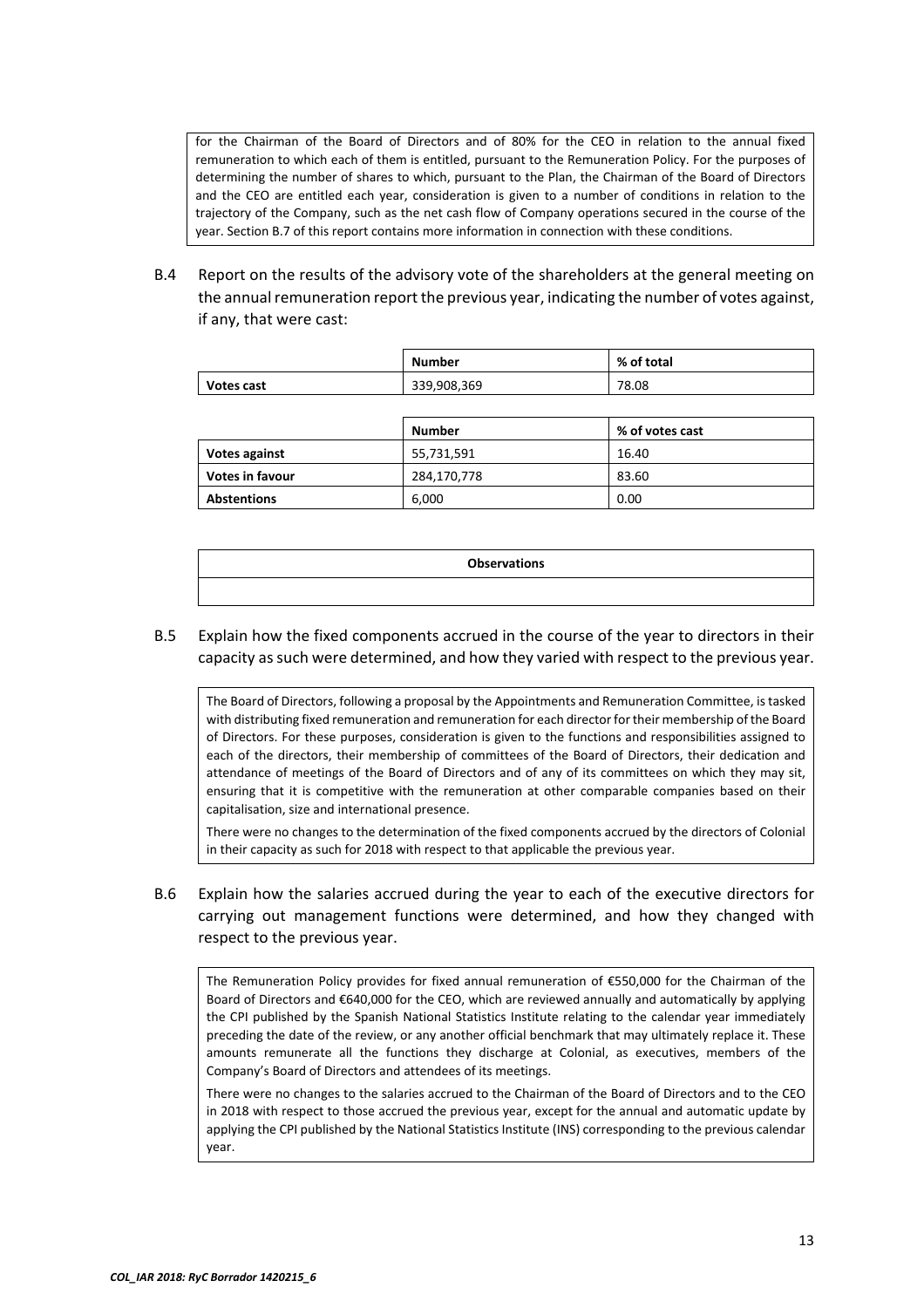B.7 Explain the nature and main characteristics of the variable components of the remuneration systems accrued in the course of the year.

In particular:

Identify each of the remuneration plans that determined the different variable remuneration packages accrued by each of the directors in the course of the year, including information on their scope, the date of approval, date of implementation, periods of accrual and validity, criteria used to assess performance and how this affected the establishment of the variable amount accrued, and the measurement criteria used and the timeline required to enable all the conditions and criteria stipulated to be properly measured.

In the case of share option plans and other financial instruments, the plan's general features will include information on the conditions for securing unconditional ownership (consolidation) and for exercising such options or financial instruments, including the price and exercise timeline.

- Each of the directors, and their category (executive directors, external proprietary directors, external independent directors or other external directors), who are beneficiaries of remuneration systems or plans that include variable remuneration.
- ‐ Where appropriate, information will be provided in relation to any periods established for the accrual or deferral of payment that may have been applied, and/or retention/non‐availability periods for shares or other financial instruments, if any.

#### **Explain the short‐term variable components of the remuneration systems**

Pursuant to the Remuneration Policy, the contracts of the Chairman of the Board of Directors and of the CEO contain clauses by virtue of which they may each receive, by way of annual variable remuneration, an amount of up to 100% of their annual fixed remuneration.

Variable remuneration will be determined annually by the Board of Directors on a proposal from the Appointments and Remuneration Committee, based on quantitative and qualitative targets. The targets or parameters to which variable remuneration is subject are personal in nature, such as professional dedication and excellence, or of an economic or budgetary nature, or are based on the degree of achievement of the targets of the annual budget, investment or property occupancy targets and the performance of specific duties, oversight of corporate governance and the contribution to improving Colonial's corporate reputation.

Executive directors may also receive each year, in the event of fulfilment of the exceptional conditions stipulated in this paragraph, additional variable remuneration the maximum amount of which may be up to 200% of their annual fixed remuneration. This additional variable remuneration may be agreed in exchange for the participation of each executive director in corporate transactions of acquisition, investment, restructuring or any other transaction or action that, due to its nature, complexity, amount and results, may generate significant added value for Company shareholders or give rise to an economic benefit or a significant increase in equity to strengthen Colonial's sustainability.

Non‐executive directors did not receive any components of short‐term variable remuneration in the year 2018.

#### **Explain the long‐term variable components of the remuneration systems**

In addition to the variable remuneration referred to in the box above, both the Chairman of the Board of Directors and the CEO are beneficiaries of the Plan, which was approved by Colonial's General Meeting of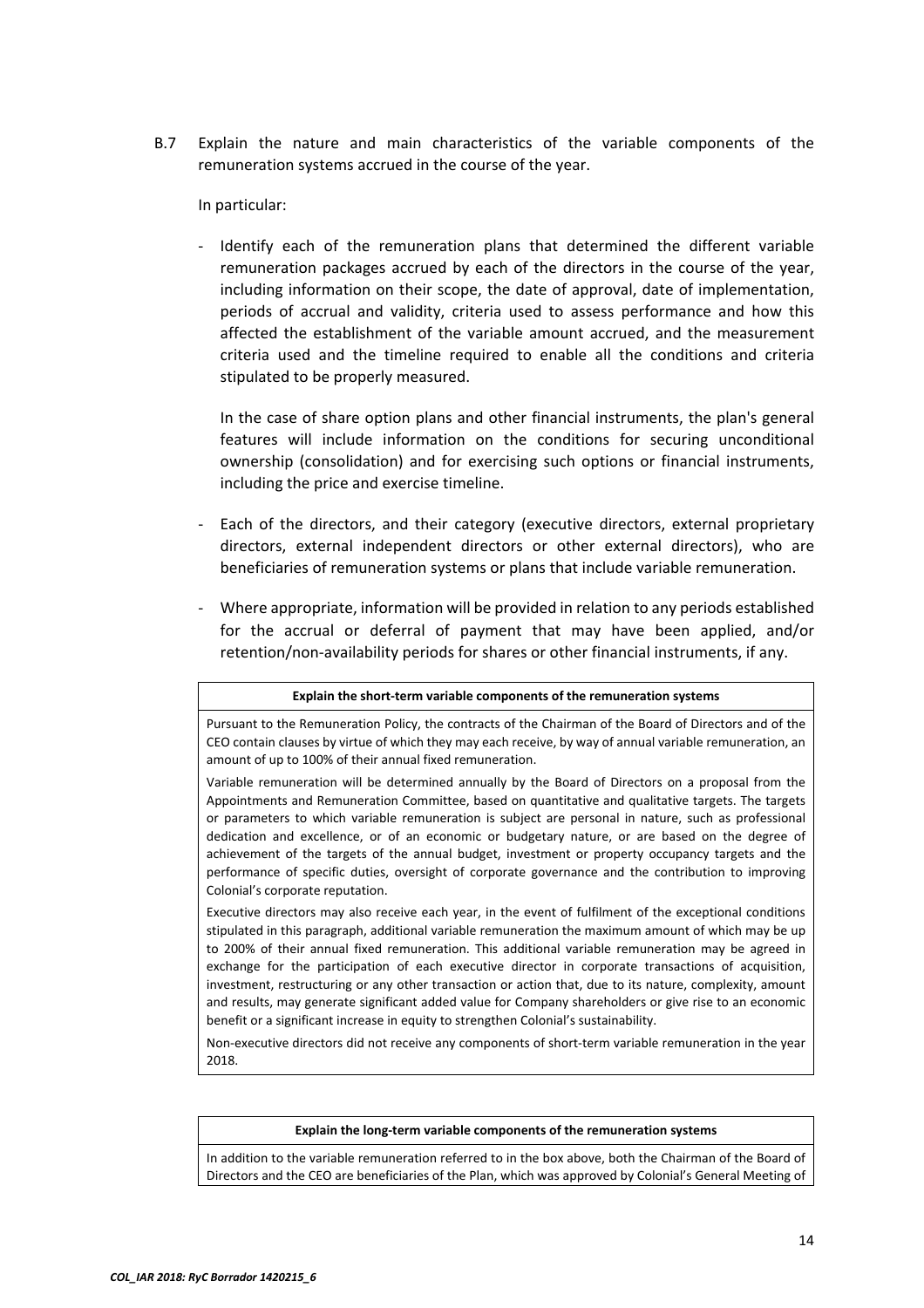Shareholders on 21 January 2014 and the term extended to the year 2021 in a resolution by Colonial's General Meeting of Shareholders on 29 June 2017. The most relevant aspects of the Plan are indicated below:

- *Description:* delivery of ordinary Colonial shares to beneficiaries depending on the annual achievement of certain indicators and on the beneficiaries being executive directors or having a commercial or employment relationship with the Company or its group at the dates of delivery of the shares.
- *Beneficiaries:* The Chairman of the Board of Directors, the CEO and the members of the company's management committee at any given time, including senior officers.
- *Determination of the number of shares*: The Chairman of the Board of Directors and the CEO, depending on compliance with certain requirements, will be entitled to an annual maximum of 48,837 and 126,977 Company shares respectively. However, in accordance with the explanation in the following point, the maximum numbers of shares stipulated for the Chairman of the Board of Directors and for the CEO may be increased for both of them in the maximum amount of 25%, subject to compliance with certain conditions stipulations in said section. The maximum number of shares indicated for the Chairman of the Board of Directors and the CEO has been adjusted following the grouping and share exchange resolution adopted by the Ordinary General Meeting on 28 June 2016 under item 18 of the Agenda to 1 new share for every 10 former shares.
- *Conditioning factors:* The number of shares to be allocated to beneficiaries will be subject to the achievement of certain conditions set out and tied to the Company's performance. In this regard, on 13 May 2014, Colonial's Board of Directors determined the following as conditioning factors:
	- ‐ If the NCF is between 95% and 105% with respect to the provisions of the latest Business Plan, 100% of the number of shares envisaged will be accrued.
	- ‐ If the NCF exceeds the provisions of the Business Plan by more than 5%, the maximum number of shares that could be received in that year will increase by 1.5% for each percentage point increase of the NCF above 105%, up to a new maximum number of shares equivalent to 125% of the number of shares envisaged.
	- ‐ If the NCF is lower than the provisions of the Business Plan by up to 25%, the maximum number of shares that could be received in that year will decrease by 1.5% for each percentage point decrease of the NCF below 95%.
	- ‐ If the NCF is lower than the provisions of the Business Plan by more than 25%, no portion of the number of shares envisaged will be accrued.
- *Term and Delivery*: The Plan will be in force until 2021. The Board of Directors, following a report by the ARC, will approve the annual settlement and determine the number of shares that correspond to each of the beneficiaries based on achievement of the previous year's indicators. The shares will be delivered between 15 and 30 April of each year and may not be sold or transferred until 3 years have elapsed since delivery, except to cater for the taxes arising from accrual thereof.

Delivery of the shares will include a final adjustment, such that the equivalent monetary value of the share delivered does not exceed 150% of the average share price in November 2013.

The Board, on a proposal from the ARC, will make adjustments to maintain the equivalence of the benefits under the Plan in the event that any resolution adversely and substantially affects Colonial shares or involves a variation in the number of outstanding shares as a result of a modification of the par value thereof, and in the case of merger, integration or spin‐off. The Plan will be settled early in the event a substantial liquidity event takes place, as defined in the resolution of the General Meeting of 21 January 2014.

If, during the term of the Plan, the Chairman or CEO are unfairly dismissed, the General Meeting does not extend their mandate or they are dismissed from their positions without just cause, they will be entitled to an early settlement of the Plan, and the shares pending settlement will be delivered. Beneficiaries will lose their right to the delivery of shares and rights to the shares granted in the event of justified dismissal, termination with just cause or if they resign of their own accord, and in the event of a breach of contract in respect of confidentiality, a ban on offers of services or competition. The Company's internal auditor also drew up a report on the procedure agreed for settlement of the Plan.

Non‐executive directors did not receive any components of long‐term variable remuneration in the year 2018.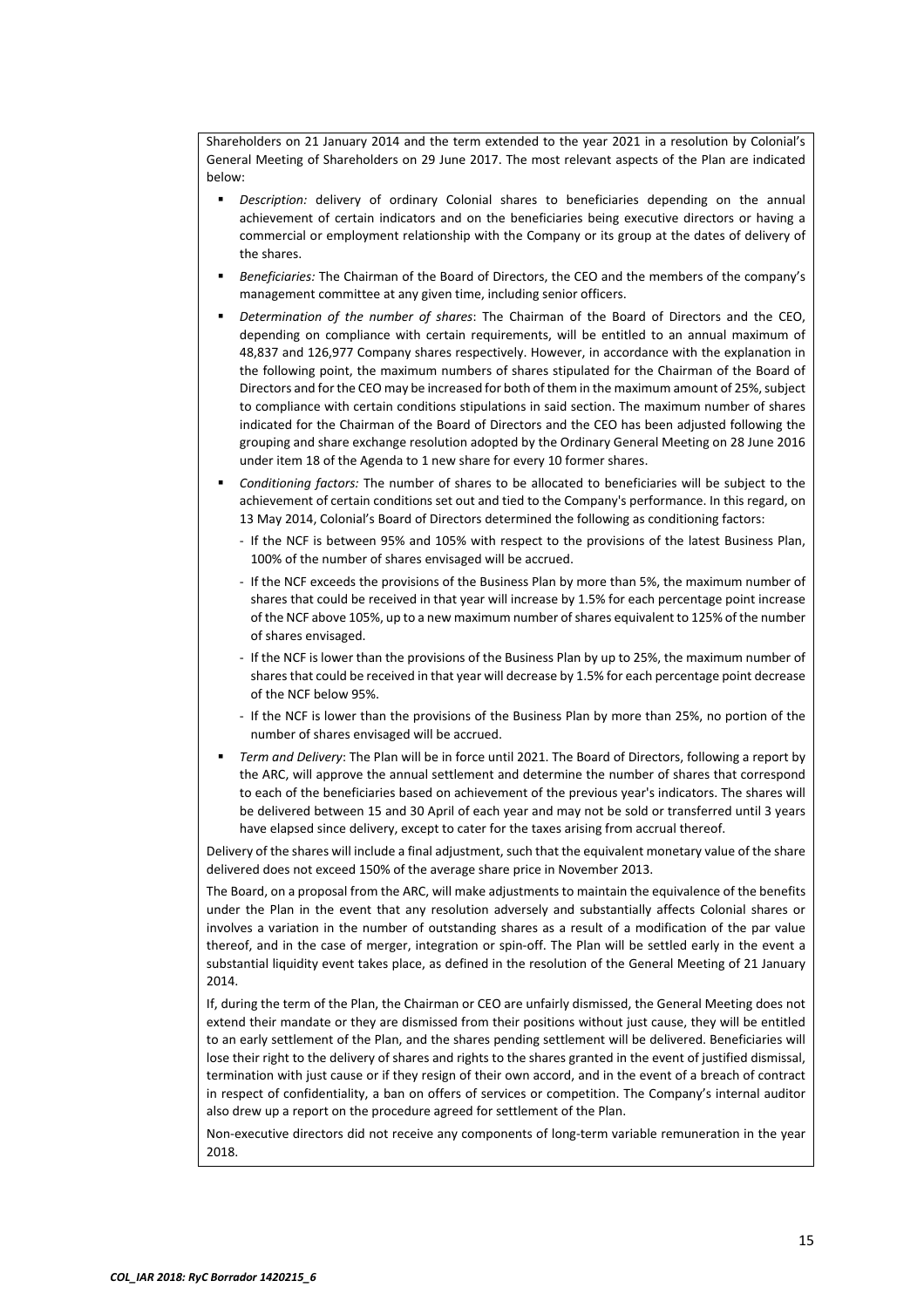B.8 State whether any variable components have been reduced or a refund has been claimed when, in the former case, payment has been consolidated and deferred or, in the latter case, consolidated and paid, in accordance with data subsequently shown to be manifestly inaccurate. Describe the amounts reduced or returned following application of the reduction or refund clauses (*clawback*), why they were enacted, and the years to which they refer.

In 2018, there were no reductions or refunds of any variable components of the remuneration of Colonial's executive directors.

B.9 Explain the main features of the long-term savings systems the amount or annual equivalent cost of which is set out in the boxes in Section C, including retirement and any other survival benefit, wholly or partially financed by the Company, recognised either internally or externally, indicating the type of plan, whether it is defined‐contribution or defined‐benefit, the contingencies it covers, the conditions of consolidation of economic rights for directors and the compatibility with any type of compensation for early termination or cessation of the contractual relationship between the Company and the director.

Colonial's executive directors are beneficiaries of a defined‐contribution welfare plan covering the contingencies of retirement, disability and death.

The welfare system for executive directors recognises the consolidation of economic rights in the event of departure or termination of the professional relationship prior to the occurrence of the contingencies covered, unless such departure or termination occurs when just cause is found. Furthermore, these longterm savings systems are compatible with any termination benefits that may be applicable.

B.10 Explain, where applicable, the indemnities or any other type of payment arising from early departure, either at the behest of the company or the wishes of the director, or from termination of the contract, in the terms set out therein, that were accrued and/or collected by directors during the year.

In 2018, no indemnities or other types of payment arising from the early departure of directors of Colonial were accrued or collected.

B.11 State whether any significant amendments were made to the contracts of those carrying out senior management functions as executive directors and, where applicable, explain them. Also explain the main conditions of the new contracts signed with executive directors in the course of the year, unless these have already been explained in section A.1.

In 2018, no new contracts were drawn up with Colonial's executive directors, and no significant amendments were made to the existing contracts.

B.12 Explain any supplementary remuneration accrued to directors in consideration for services rendered other than those inherent to their position.

In 2018, no supplementary remuneration was accrued by way of a consideration for services provided by Colonial's directors other than those inherent to their posts.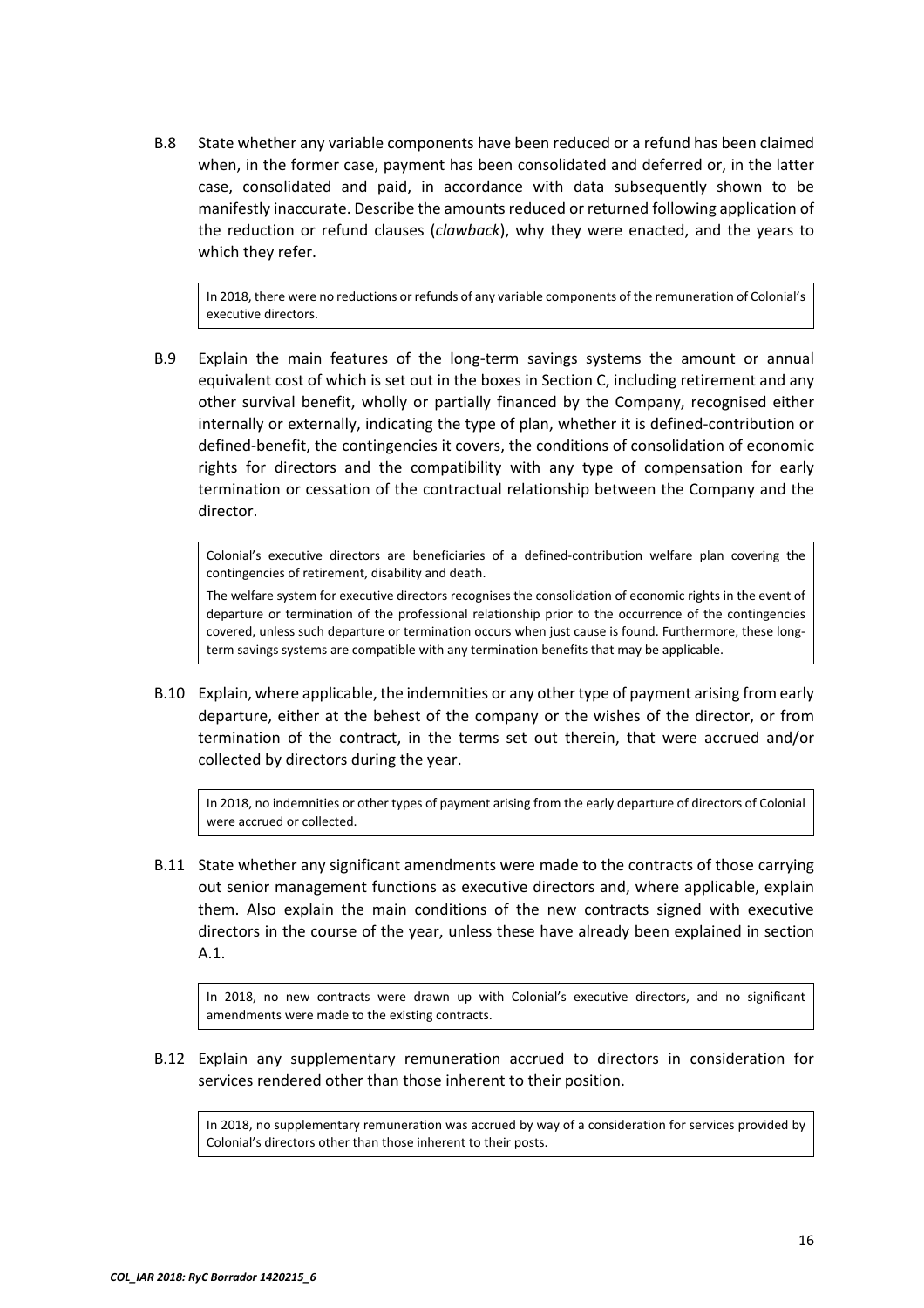B.13 Explain any remuneration arising from the approval of advances, credits and guarantees, specifying the interest rate, their essential characteristics and any amounts ultimately repaid, as well as the obligations accepted on their behalf as security.

In 2018, no remuneration was accrued arising from the approval of advances, credits or guarantees in favour of Colonial's directors, as no remuneration was granted to the directors for these items.

# B.14 State the cash remuneration accrued to directors in the course of the year, with a brief description of the nature of the various components of remuneration.

Colonial has taken out a collective third‐party liability insurance policy that covers all manner of liability for the acts and conduct of all directors (executive and non‐executive) and the Company's executives as a result of the discharge of their duties and any loss arising from cyberattacks or failures in cybersecurity. The cost of this insurance policy is not included in the maximum amount of annual remuneration for all directors in their capacity as such. In 2018, the amount of the collective third-party liability insurance policy was established as 243,511.72 euros.

In addition, the Company provides the CEO with other remuneration in kind consisting of the use of a vehicle and family healthcare, disability, accident and life insurance. The Company also provides remuneration in kind for the CEO in the form of life insurance. In 2018, the amount of this remuneration in kind amounted to 37,615 euros.

B.15 Explain the remuneration accrued by the director through the payments made by the listed company to a third party at which the director provides services, when such payments are intended to remunerate the director's services at the company.

No remuneration was accrued for this item in 2018.

B.16 Explain any kind of remuneration other than those listed above, of whatever nature and provenance within the group, especially when it may be deemed a related‐party transaction or when its omission would detract from the fair presentation of the total remuneration earned by the director.

No remuneration was accrued for this item in 2018, except as described in section C.1. b) i) of this report.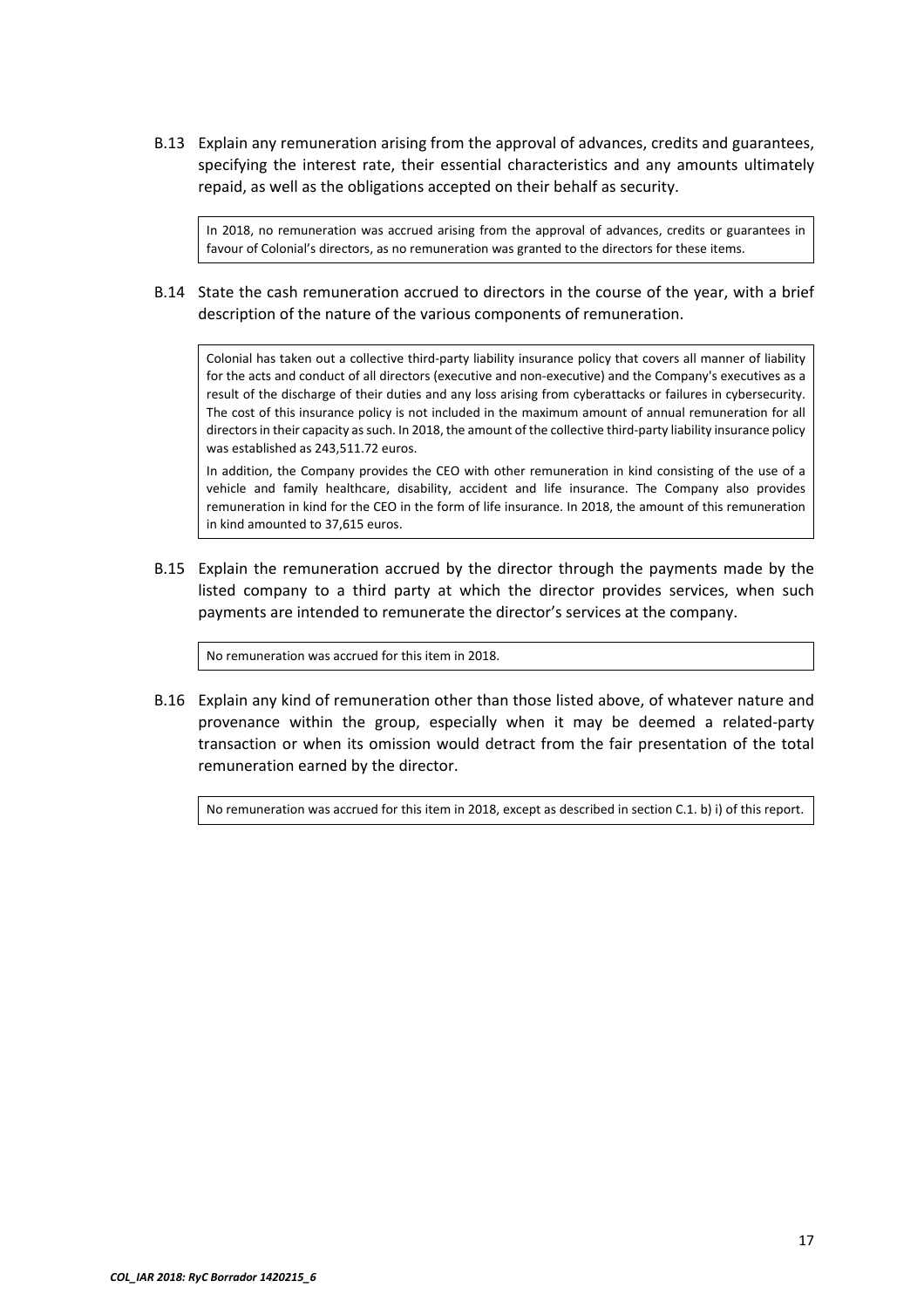#### **C.DETAILS OF THE INDIVIDUAL REMUNERATION OF EACH DIRECTOR**

| Name                            | Type        | <b>Accrual period 2018</b>    |  |  |
|---------------------------------|-------------|-------------------------------|--|--|
| JUAN JOSÉ BRUGERA CLAVERO       | Executive   | From 01/01/2018 to 31/12/2018 |  |  |
| PEDRO VIÑOLAS SERRA             | Executive   | From 01/01/2018 to 31/12/2018 |  |  |
| SHEIKH ALI JASSIM M.J. AL-THANI | Proprietary | From 01/01/2018 to 31/12/2018 |  |  |
| ADNANE MOUSANNIF                | Proprietary | From 01/01/2018 to 31/12/2018 |  |  |
| JUAN CARLOS GARCÍA CAÑIZARES    | Proprietary | From 01/01/2018 to 31/12/2018 |  |  |
| CARLOS FERNÁNDEZ GONZÁLEZ       | Proprietary | From 01/01/2018 to 31/12/2018 |  |  |
| JAVIER LÓPEZ CASADO             | Proprietary | From 24/05/2018 to 31/12/2018 |  |  |
| ANA SAINZ DE VICUÑA BEMBERG     | Independent | From 01/01/2018 to 31/12/2018 |  |  |
| CARLOS FERNÁNDEZ-LERGA GARRALDA | Independent | From 01/01/2018 to 31/12/2018 |  |  |
| JAVIER IGLESIAS DE USSEL ORDÍS  | Independent | From 01/01/2018 to 31/12/2018 |  |  |
| LUIS MALUQUER TREPAT            | Independent | From 01/01/2018 to 31/12/2018 |  |  |

C.1 Complete the following tables in respect of the individual remuneration of each of the directors (including remuneration for the discharge of executive functions) accrued during the year.

# **a) Remuneration from the reporting company:**

#### **i) Remuneration accrued in cash (thousands of euros)**

| <b>Name</b>          | Fixed<br>remunerat<br>ion | Attendanc<br>e fees | Remunerati<br>on for<br>membershi<br>p of board<br>committees | Salary | Short-term<br>variable<br>remunerati<br>on | Long-term<br>variable<br>remunerat<br>ion | Terminatio<br>n benefits | Other<br>items | <b>Total 2018</b> | <b>Total 2017</b> |
|----------------------|---------------------------|---------------------|---------------------------------------------------------------|--------|--------------------------------------------|-------------------------------------------|--------------------------|----------------|-------------------|-------------------|
| LUIS MALUQUER TREPAT | 50                        | 87                  | 50                                                            |        |                                            |                                           |                          |                | 187               | 190               |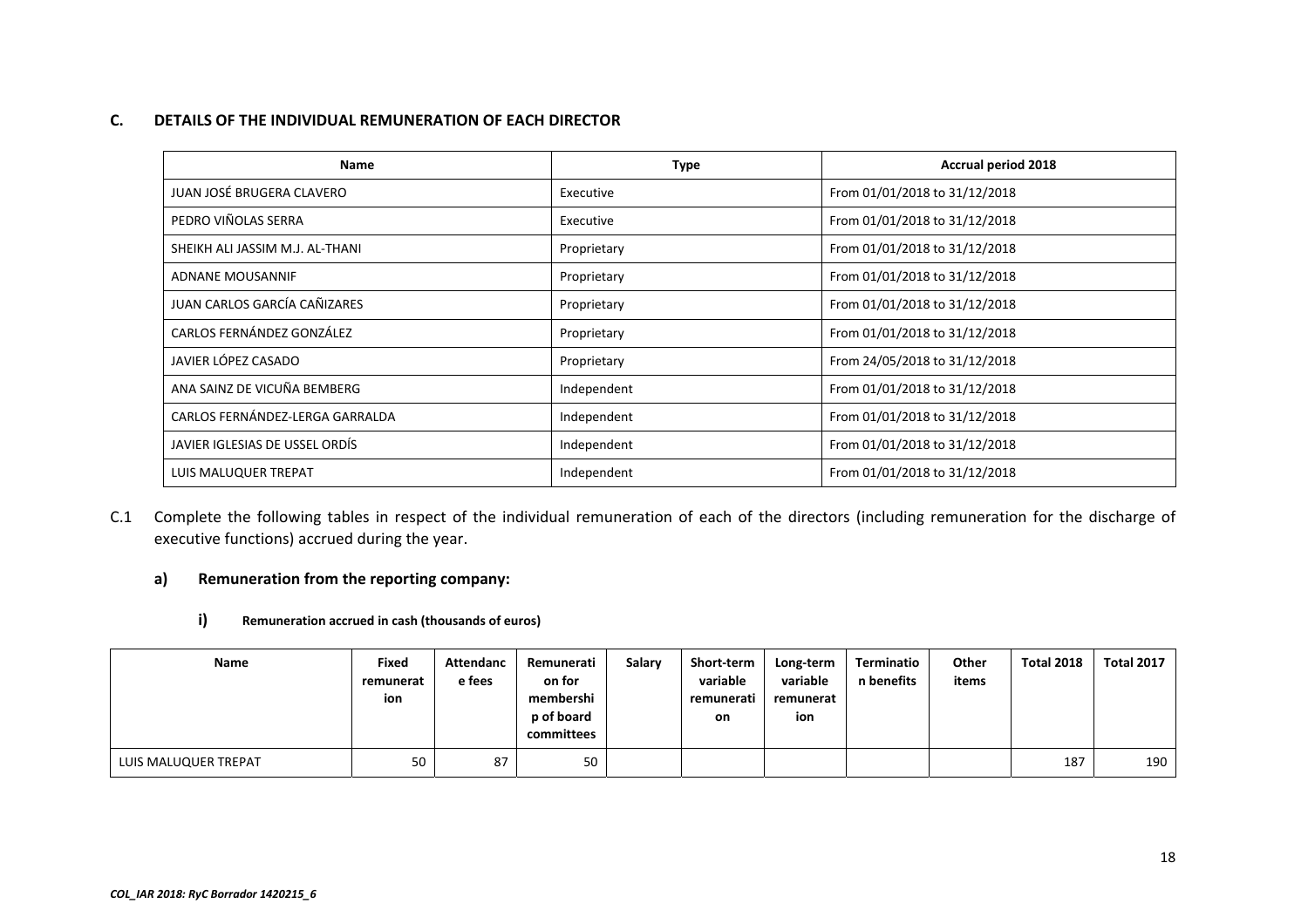| JUAN CARLOS GARCÍA CAÑIZARES    | 50  | 45 | 25 |     |       |  | 120   | 129   |
|---------------------------------|-----|----|----|-----|-------|--|-------|-------|
| ADNANE MOUSANNIF                | 50  | 60 | 25 |     |       |  | 135   | 99    |
| CARLOS FERNÁNDEZ GONZÁLEZ       | 50  | 39 |    |     |       |  | 89    | 86    |
| SHEIKH ALI JASSIM M.J. AL-THANI | 50  | 42 |    |     |       |  | 92    | 119   |
| PEDRO VIÑOLAS SERRA             |     |    |    | 657 | 1,183 |  | 1,840 | 2,631 |
| JUAN JOSÉ BRUGERA CLAVERO       |     |    |    | 565 | 904   |  | 1,469 | 2,235 |
| JAVIER LÓPEZ CASADO             | 30  | 24 |    |     |       |  | 54    |       |
| ANA SAINZ DE VICUÑA BEMBERG     | 50  | 79 | 50 |     |       |  | 179   | 184   |
| CARLOS FERNÁNDEZ-LERGA GARRALDA | 125 | 98 | 75 |     |       |  | 298   | 303   |
| JAVIER IGLESIAS DE USSEL ORDÍS  | 50  | 87 | 50 |     |       |  | 187   | 190   |

**Observations** 

# **ii) Table showing movements in share‐based remuneration systems and gross profit of shares or consolidated financial instruments.**

|             |                 | <b>Financial</b><br>instruments at the<br>beginning of 2018 |                                   | <b>Financial</b><br>instruments granted<br>in 2018 |                                   | Financial instruments consolidated in the year |                                                |                                     |                                                                                                                  | Instruments<br>matured and<br>not exercised | <b>Financial</b><br>instruments at the<br>end of 2018 |                                   |
|-------------|-----------------|-------------------------------------------------------------|-----------------------------------|----------------------------------------------------|-----------------------------------|------------------------------------------------|------------------------------------------------|-------------------------------------|------------------------------------------------------------------------------------------------------------------|---------------------------------------------|-------------------------------------------------------|-----------------------------------|
| <b>Name</b> | Name of<br>Plan | No of<br>instrum<br>ents                                    | No of<br>equivale<br>nt<br>shares | No of<br>instrume<br>nts                           | No of<br>equivale<br>nt<br>shares | No of<br>instruments                           | No of<br>equivalent/c<br>onsolidated<br>shares | Price of<br>consolidate<br>d shares | <b>Gross Profit</b><br>from shares<br>or<br>consolidate<br>d financial<br>instruments<br>(thousands<br>of euros) | No of<br>instruments                        | No of<br>instrum<br>ents                              | No of<br>equival<br>ent<br>shares |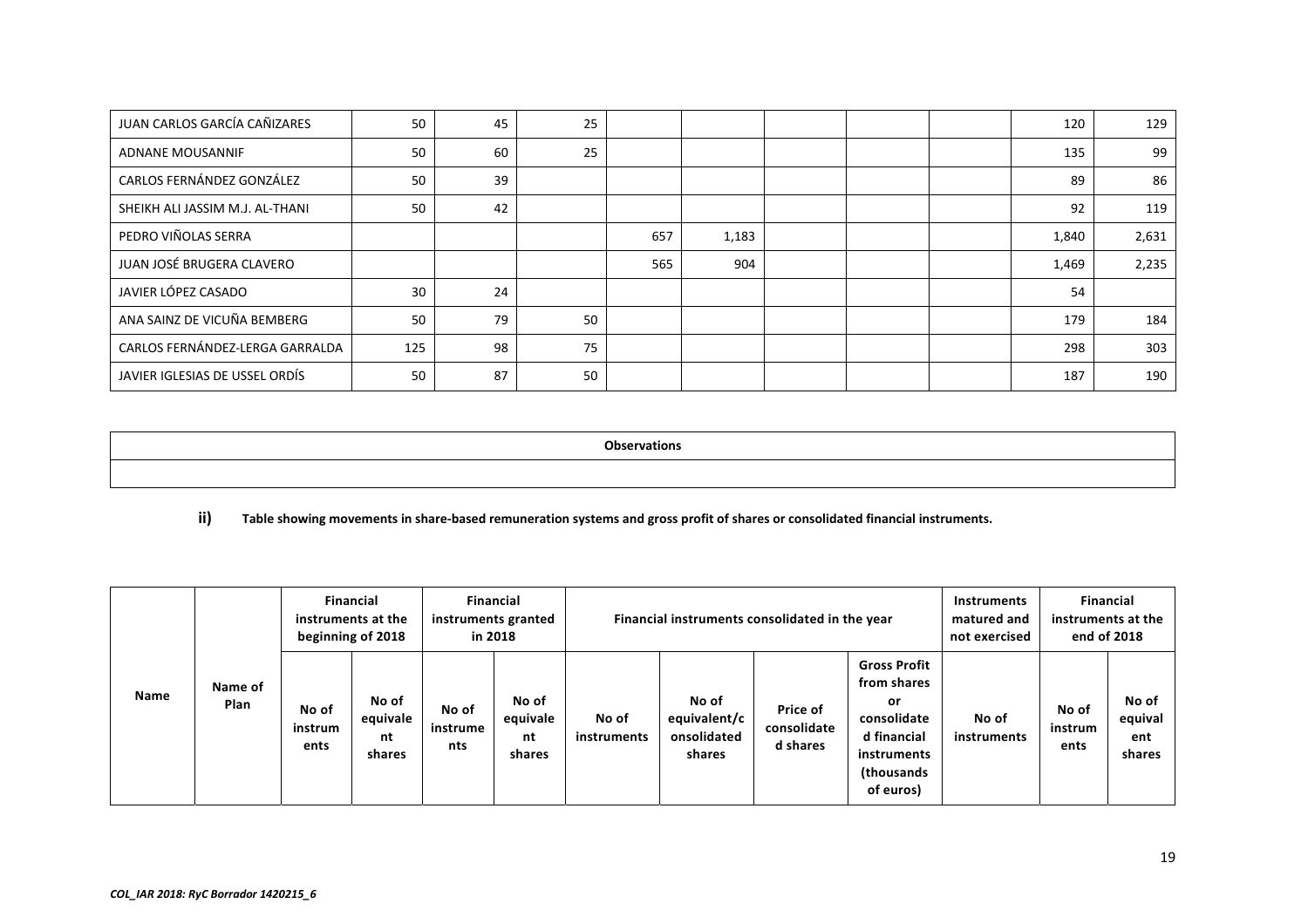| PEDRO<br>VIÑOLAS<br><b>SERRA</b>              | Plan | 126,977 | 126,977 | 140,906 | 140,906 | 140,906 | 140,906 | 9.37 | 1,320 | 140,906 | 140,906 |
|-----------------------------------------------|------|---------|---------|---------|---------|---------|---------|------|-------|---------|---------|
| JUAN JOSÉ<br><b>BRUGERA</b><br><b>CLAVERO</b> | Plan | 48,837  | 48,837  | 54,194  | 54,194  | 54,194  | 54,194  | 9.37 | 508   | 54,194  | 54,194  |

| <b>Ohserva</b><br>יוש |
|-----------------------|
|                       |

**iii) Long‐term savings systems**

| <b>Name</b>               | Remuneration for the consolidation of rights to savings systems |
|---------------------------|-----------------------------------------------------------------|
| PEDRO VIÑOLAS SERRA       | 104                                                             |
| JUAN JOSÉ BRUGERA CLAVERO | 78                                                              |

|                               |                                                                                                                                           | Contribution during the year by the company<br>(thousands of euros) |      |      | Amount of accumulated funds                                    |                                                                 |                                                                |                                                                        |
|-------------------------------|-------------------------------------------------------------------------------------------------------------------------------------------|---------------------------------------------------------------------|------|------|----------------------------------------------------------------|-----------------------------------------------------------------|----------------------------------------------------------------|------------------------------------------------------------------------|
|                               | (thousands of euros)<br>Savings systems with non-<br>Savings systems with<br>consolidated economic rights<br>consolidated economic rights |                                                                     |      |      |                                                                |                                                                 |                                                                |                                                                        |
| <b>Name</b>                   |                                                                                                                                           | 2017                                                                |      | 2017 | 2018                                                           |                                                                 | 2017                                                           |                                                                        |
|                               | 2018                                                                                                                                      |                                                                     | 2018 |      | <b>Savings systems</b><br>with consolidated<br>economic rights | Savings systems<br>with non-<br>consolidated<br>economic rights | <b>Savings systems</b><br>with consolidated<br>economic rights | <b>Savings systems</b><br>with non-<br>consolidated<br>economic rights |
| PEDRO VIÑOLAS<br><b>SERRA</b> | 104                                                                                                                                       | 102                                                                 |      |      | 306                                                            | 202                                                             |                                                                |                                                                        |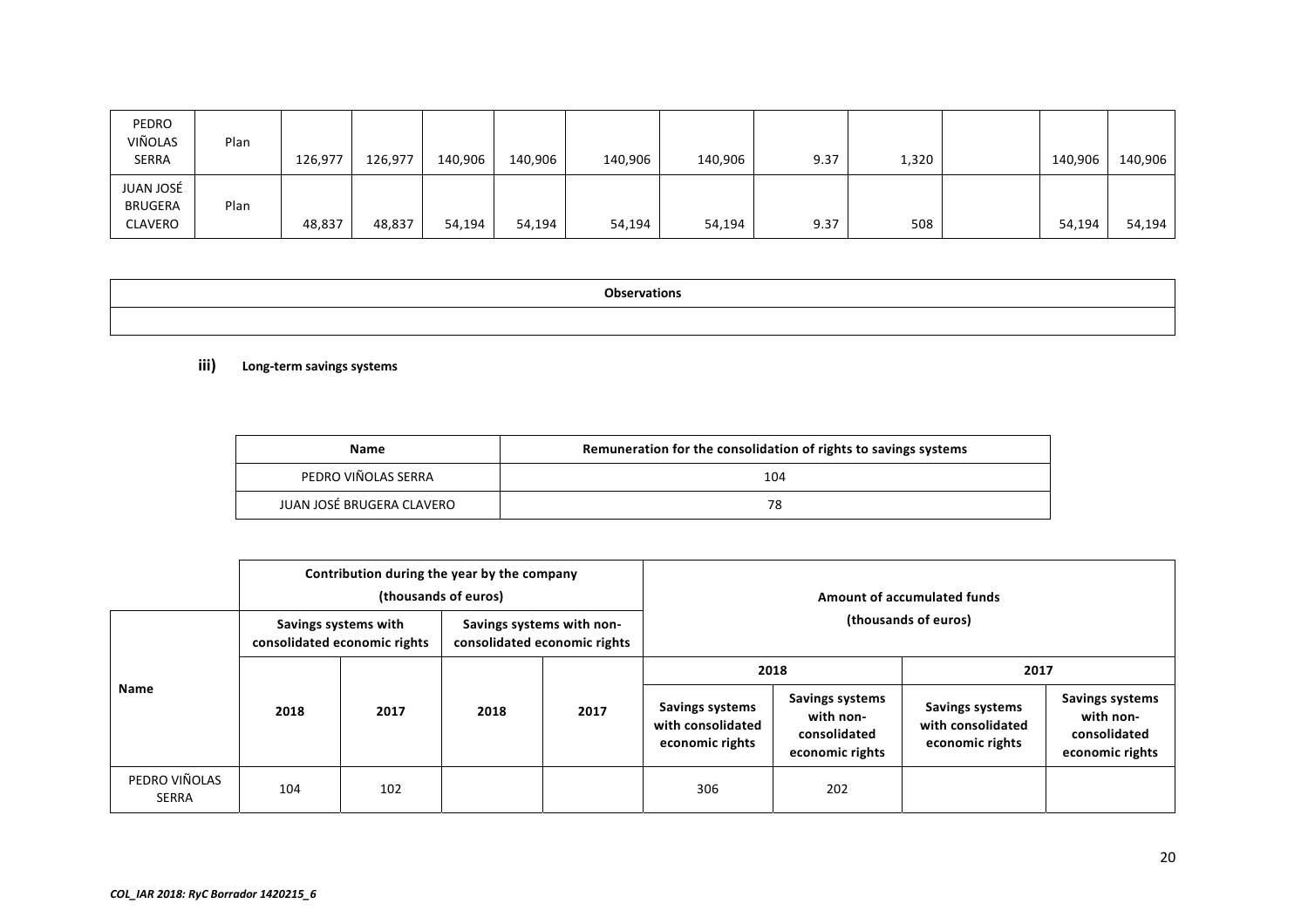| <b>IUAN JOSE</b><br><b>CLAVERO</b><br><b>BRUGERA</b> | $\overline{\phantom{a}}$<br>ں ، | 76 |  |  | າາຊ<br>443 | $\sim$<br>ᆠᆚ<br>$\sim$ $\sim$ $\sim$ $\sim$ |  |  |
|------------------------------------------------------|---------------------------------|----|--|--|------------|---------------------------------------------|--|--|
|------------------------------------------------------|---------------------------------|----|--|--|------------|---------------------------------------------|--|--|

| <b>Observations</b> |  |
|---------------------|--|
|                     |  |

## **iv) Detail of other items**

| Name                | Item                 | <b>Amount of remuneration</b> |
|---------------------|----------------------|-------------------------------|
| PEDRO VIÑOLAS SERRA | Remuneration in kind | 38                            |

| <b>Observations</b> |  |
|---------------------|--|
|                     |  |

# **b) Remuneration for directors of the company for membership of boards at other group companies:**

**i) Remuneration accrued in cash (thousands of euros)** 

| <b>Name</b>                     | Fixed<br>remunerat<br>ion | Attenda<br>nce fees | Remuneration<br>for<br>membership of<br>board<br>committees | Salary | Short-<br>term<br>variable<br>remunerat<br>ion | Long-term<br>variable<br>remunerat<br>ion | Terminati<br>on.<br>benefits | Other<br>items | <b>Total 2018</b> | <b>Total 2017</b> |
|---------------------------------|---------------------------|---------------------|-------------------------------------------------------------|--------|------------------------------------------------|-------------------------------------------|------------------------------|----------------|-------------------|-------------------|
| LUIS MALUQUER TREPAT            |                           | 35                  |                                                             |        |                                                |                                           |                              |                | 35                | 41                |
| ADNANE MOUSANNIF                |                           | 38                  |                                                             |        |                                                |                                           |                              |                | 38                | 41                |
| SHEIKH ALI JASSIM M.J. AL-THANI |                           | 35                  |                                                             |        |                                                |                                           |                              |                | 35                | 38                |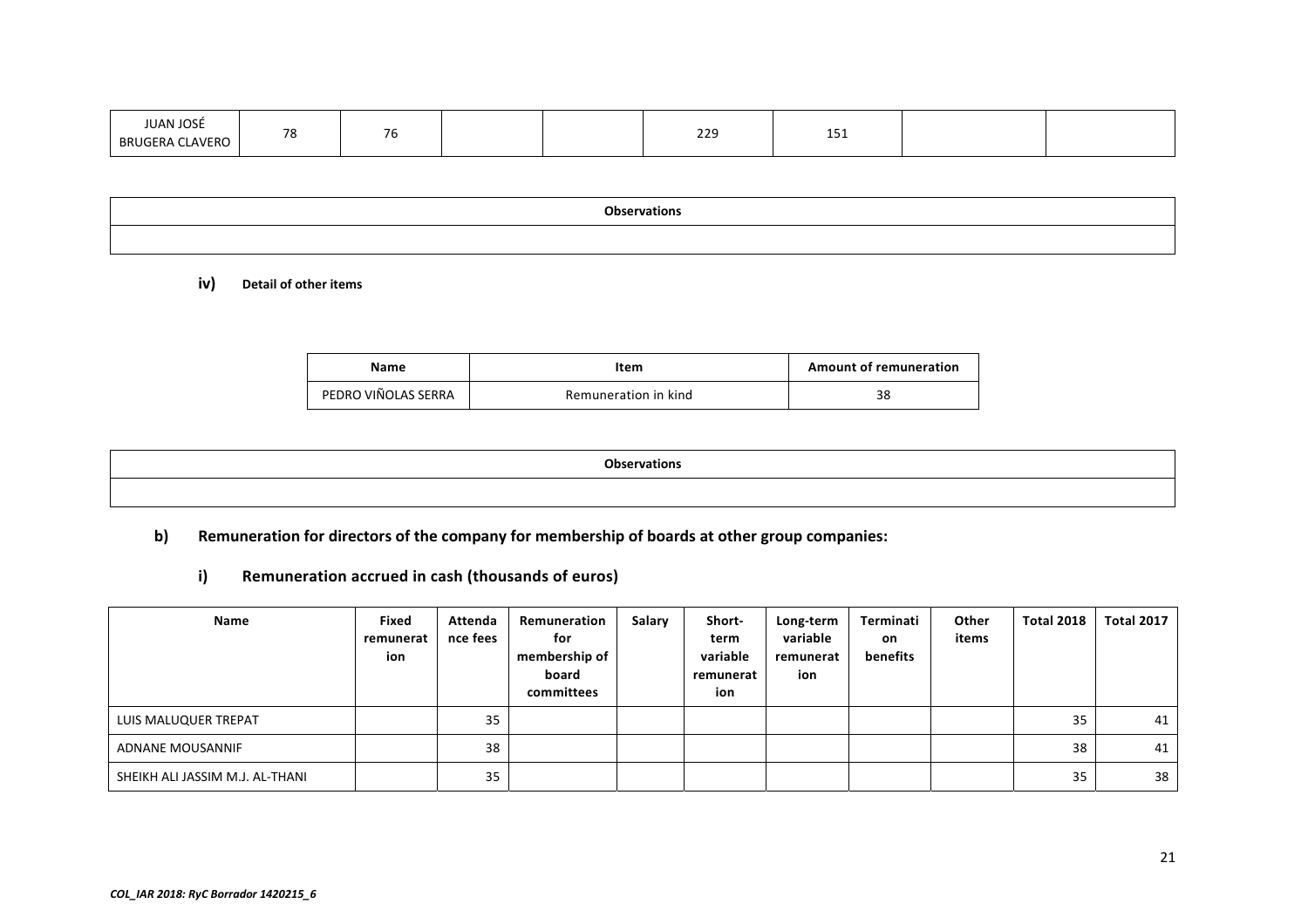| PEDRO VIÑOLAS SERRA             |     | --<br>ر ر |  |  |  | --<br>-- | 59           |
|---------------------------------|-----|-----------|--|--|--|----------|--------------|
| JUAN JOSÉ BRUGERA CLAVERO       | 150 | 60        |  |  |  | 210      | ີ 4.4<br>444 |
| CARLOS FERNÁNDEZ-LERGA GARRALDA |     |           |  |  |  | - -      | --<br>-      |

| <b>Ohcarus</b> |  |
|----------------|--|
|                |  |

# ii) Table showing movements in share-based remuneration systems and gross profit of shares or consolidated financial **instruments**

|                                                            |                                             |                                     | Instrumen<br>Financial instruments consolidated in the year                                                             |                          |                          |                                |  |
|------------------------------------------------------------|---------------------------------------------|-------------------------------------|-------------------------------------------------------------------------------------------------------------------------|--------------------------|--------------------------|--------------------------------|--|
| No of<br>No of<br>equivale<br>instrumen<br>nt shares<br>ts | No of<br>equivalent/consolida<br>ted shares | Price of<br>consolidat<br>ed shares | Gross<br><b>Profit from</b><br>shares or<br>consolidat<br>ed<br>financial<br>instrument<br>s<br>(thousands<br>of euros) | No of<br>instrumen<br>ts | No of<br>instrumen<br>ts | No of<br>equivale<br>nt shares |  |
|                                                            |                                             |                                     |                                                                                                                         |                          |                          | 6,000                          |  |
|                                                            | 6,000                                       | 6,000<br>6,000                      | 24.32                                                                                                                   | 146                      |                          | 6,000                          |  |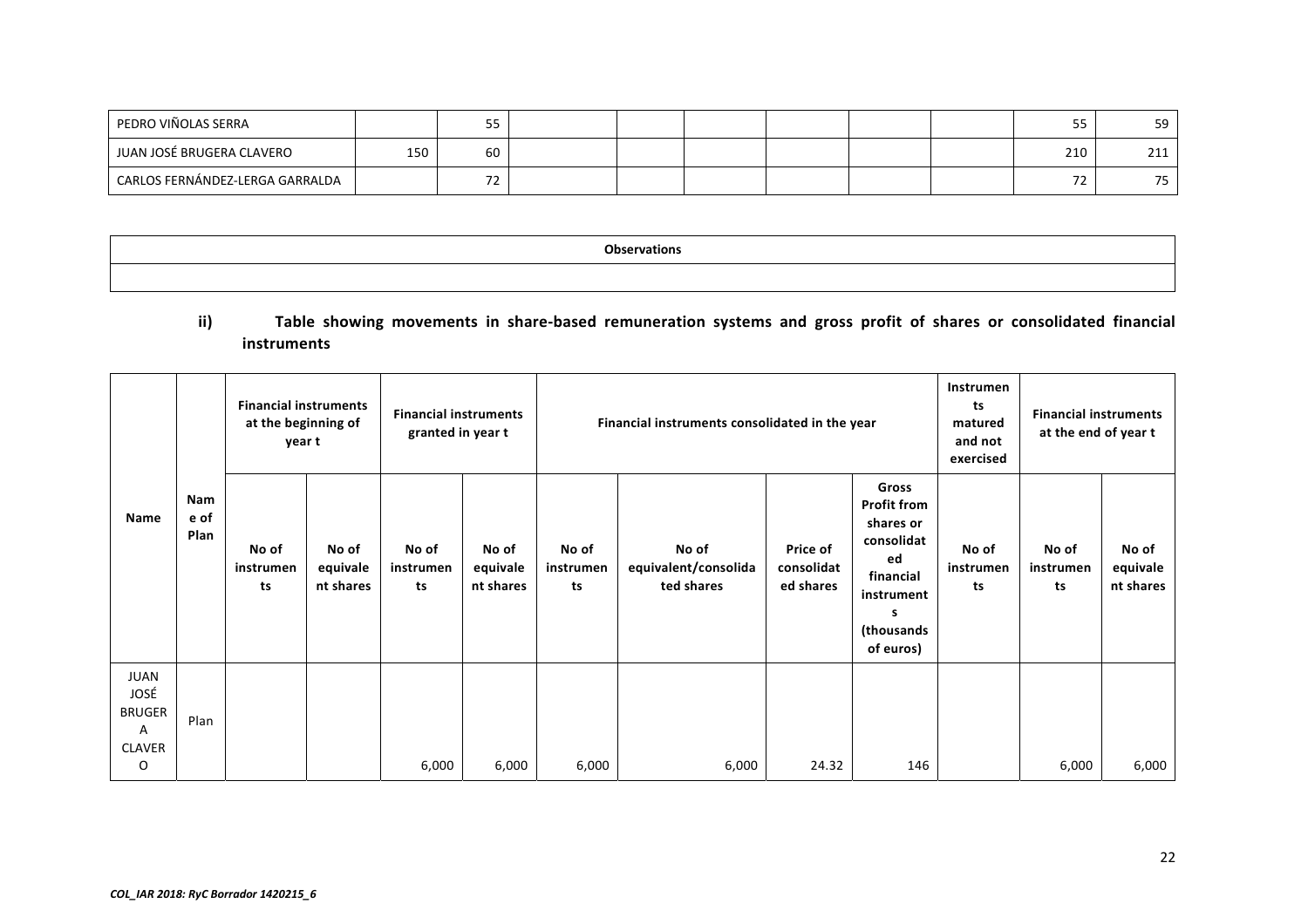**Observations** 

# **iii) Long‐term savings systems**

| Name    | Remuneration for the consolidation of rights to savings systems |
|---------|-----------------------------------------------------------------|
| No data |                                                                 |

|             |      | Contribution during the year by the company          | (thousands of euros) |                                                           |                                                         |                                                                 | Amount of accumulated funds                             |                                                                        |  |
|-------------|------|------------------------------------------------------|----------------------|-----------------------------------------------------------|---------------------------------------------------------|-----------------------------------------------------------------|---------------------------------------------------------|------------------------------------------------------------------------|--|
|             |      | Savings systems with<br>consolidated economic rights |                      | Savings systems with non-<br>consolidated economic rights | (thousands of euros)                                    |                                                                 |                                                         |                                                                        |  |
| <b>Name</b> |      |                                                      |                      |                                                           | 2018                                                    |                                                                 | 2017                                                    |                                                                        |  |
|             | 2018 | 2017                                                 | 2018                 | 2017                                                      | Savings systems<br>with consolidated<br>economic rights | Savings systems<br>with non-<br>consolidated<br>economic rights | Savings systems<br>with consolidated<br>economic rights | <b>Savings systems</b><br>with non-<br>consolidated<br>economic rights |  |
| No data     |      |                                                      |                      |                                                           |                                                         |                                                                 |                                                         |                                                                        |  |

| <b>Observations</b> |
|---------------------|
|                     |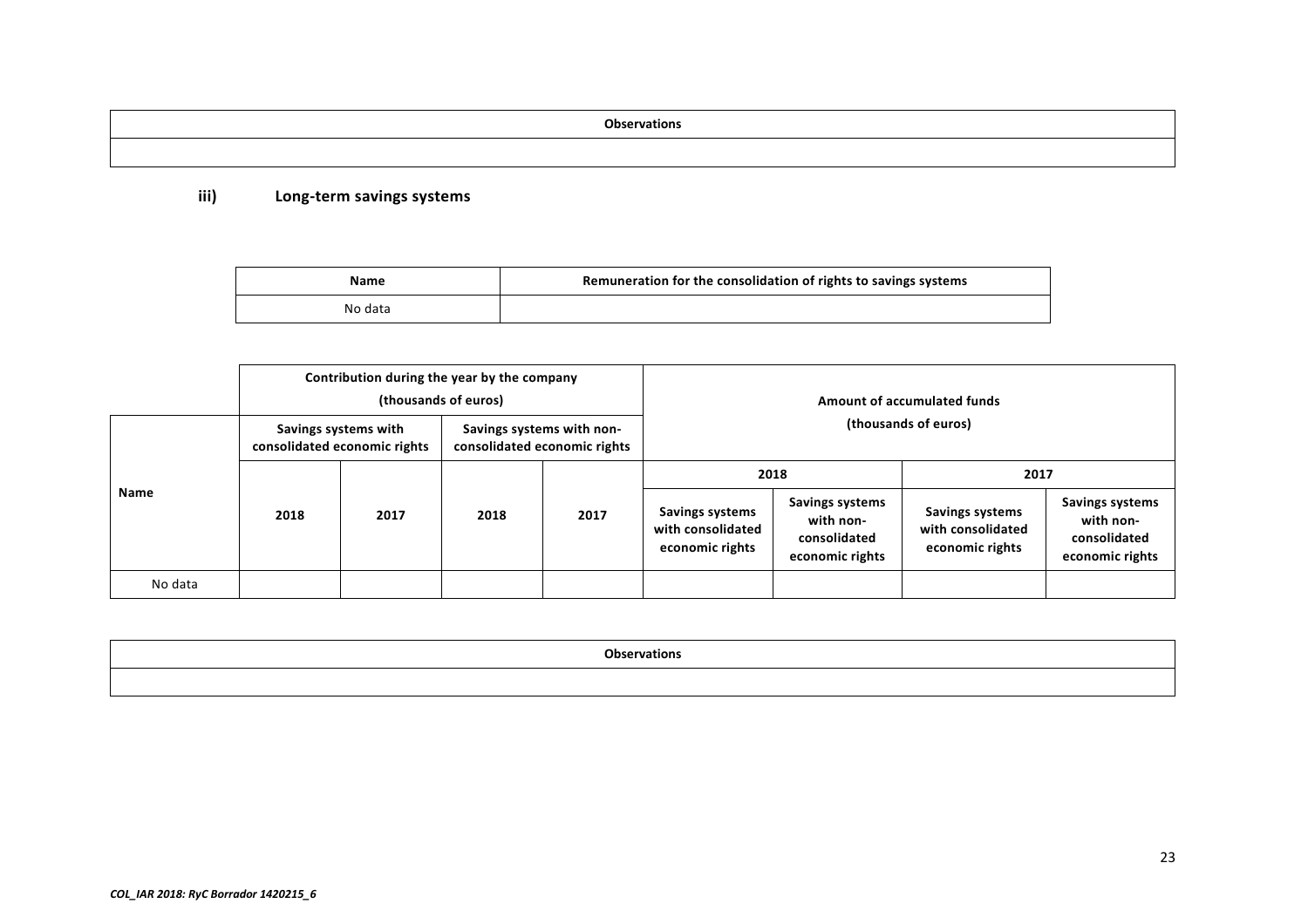# **iv) Detail of other items**

| Name    | Item | <b>Amount of remuneration</b> |
|---------|------|-------------------------------|
| No data |      |                               |

| <b>Observations</b> |  |
|---------------------|--|
|                     |  |

## **c) Summary of remuneration (thousands of euros):**

The summary should include the amounts relating to all remuneration items included in this report that have accrued to the director, in thousands of euros.

|                      | Remuneration accrued at the Company  |                                                                                          |                                          |                                       |                          | Remuneration accrued at group companies |                                                                                          |                                      |                                       |                        |
|----------------------|--------------------------------------|------------------------------------------------------------------------------------------|------------------------------------------|---------------------------------------|--------------------------|-----------------------------------------|------------------------------------------------------------------------------------------|--------------------------------------|---------------------------------------|------------------------|
| Name                 | Total<br>remune<br>ration<br>in cash | <b>Gross Profit</b><br>from the<br>shares or<br>consolidated<br>financial<br>instruments | Remuner<br>ation in<br>saving<br>systems | Other<br>items of<br>remunera<br>tion | Total<br>2018<br>company | Total<br>remuner<br>ation in<br>cash    | <b>Gross Profit</b><br>from the<br>shares or<br>consolidated<br>financial<br>instruments | Remuneration<br>in saving<br>systems | Other<br>items of<br>remunera<br>tion | Total<br>2018<br>group |
| LUIS MALUQUER TREPAT | 187                                  |                                                                                          |                                          |                                       | 187                      | 35                                      |                                                                                          |                                      |                                       | 35                     |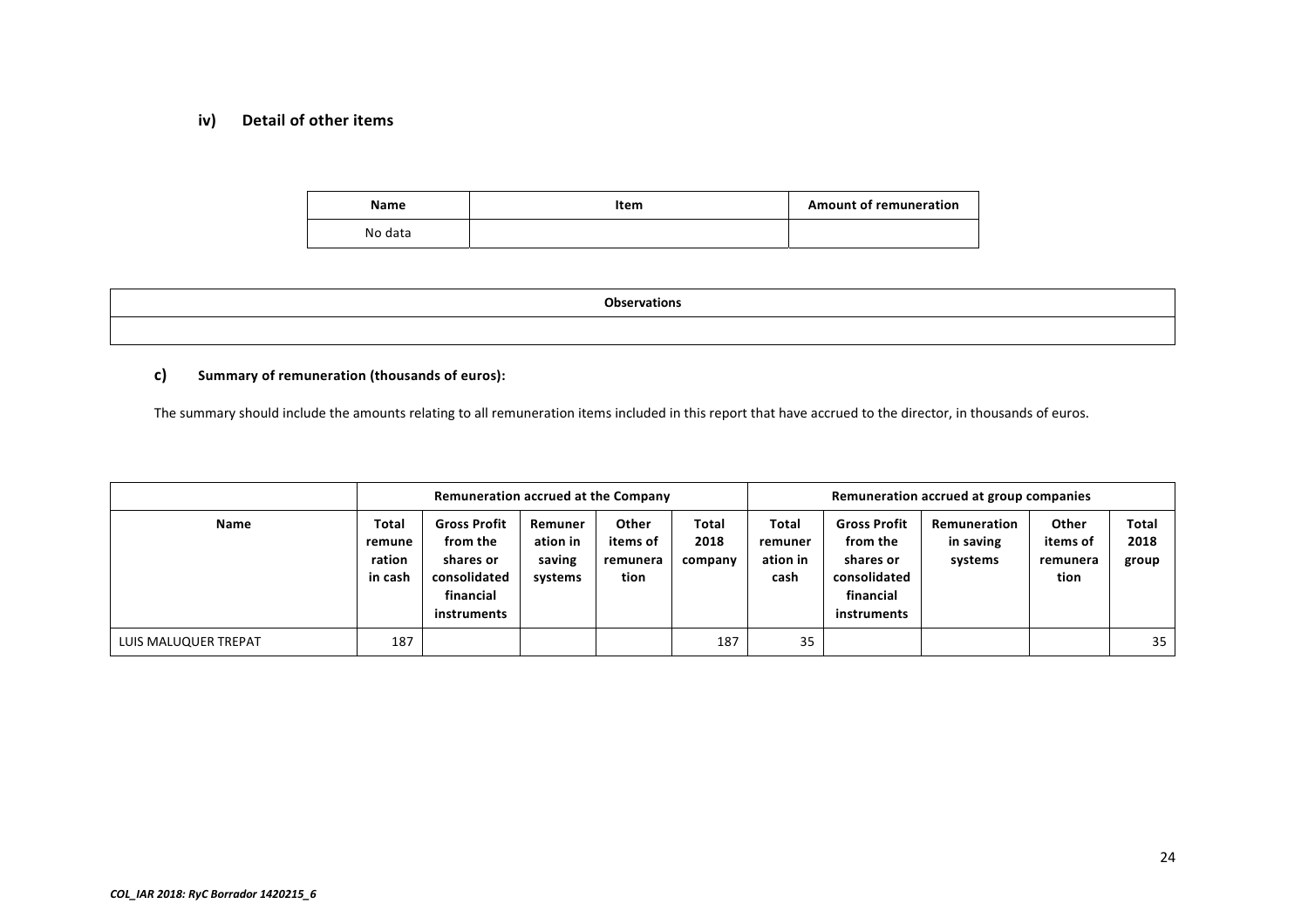| JUAN CARLOS GARCÍA CAÑIZARES    | 120   |       |     |    | 120   |     |     |  |     |
|---------------------------------|-------|-------|-----|----|-------|-----|-----|--|-----|
| <b>ADNANE MOUSANNIF</b>         | 135   |       |     |    | 135   | 38  |     |  | 38  |
| CARLOS FERNÁNDEZ GONZÁLEZ       | 89    |       |     |    | 89    |     |     |  |     |
| SHEIKH ALI JASSIM M.J. AL-THANI | 92    |       |     |    | 92    | 35  |     |  | 35  |
| PEDRO VIÑOLAS SERRA             | 1,840 | 1,320 | 104 | 38 | 3,302 | 55  |     |  | 55  |
| JUAN JOSÉ BRUGERA CLAVERO       | 1,469 | 508   | 78  |    | 2,055 | 210 | 146 |  | 356 |
| JAVIER LÓPEZ CASADO             | 54    |       |     |    | 54    |     |     |  |     |
| ANA SAINZ DE VICUÑA BEMBERG     | 179   |       |     |    | 179   |     |     |  |     |
| CARLOS FERNÁNDEZ-LERGA GARRALDA | 298   |       |     |    | 298   | 72  |     |  | 72  |
| JAVIER IGLESIAS DE USSEL ORDÍS  | 187   |       |     |    | 187   |     |     |  |     |
| <b>TOTAL:</b>                   | 4,650 | 1,828 | 182 | 38 | 6,698 | 445 | 146 |  | 591 |

#### **Observations**

In view of the above, the total amount of all the remuneration items herein accrued by all the members of the Board of Directors is 7,289 thousand euros.